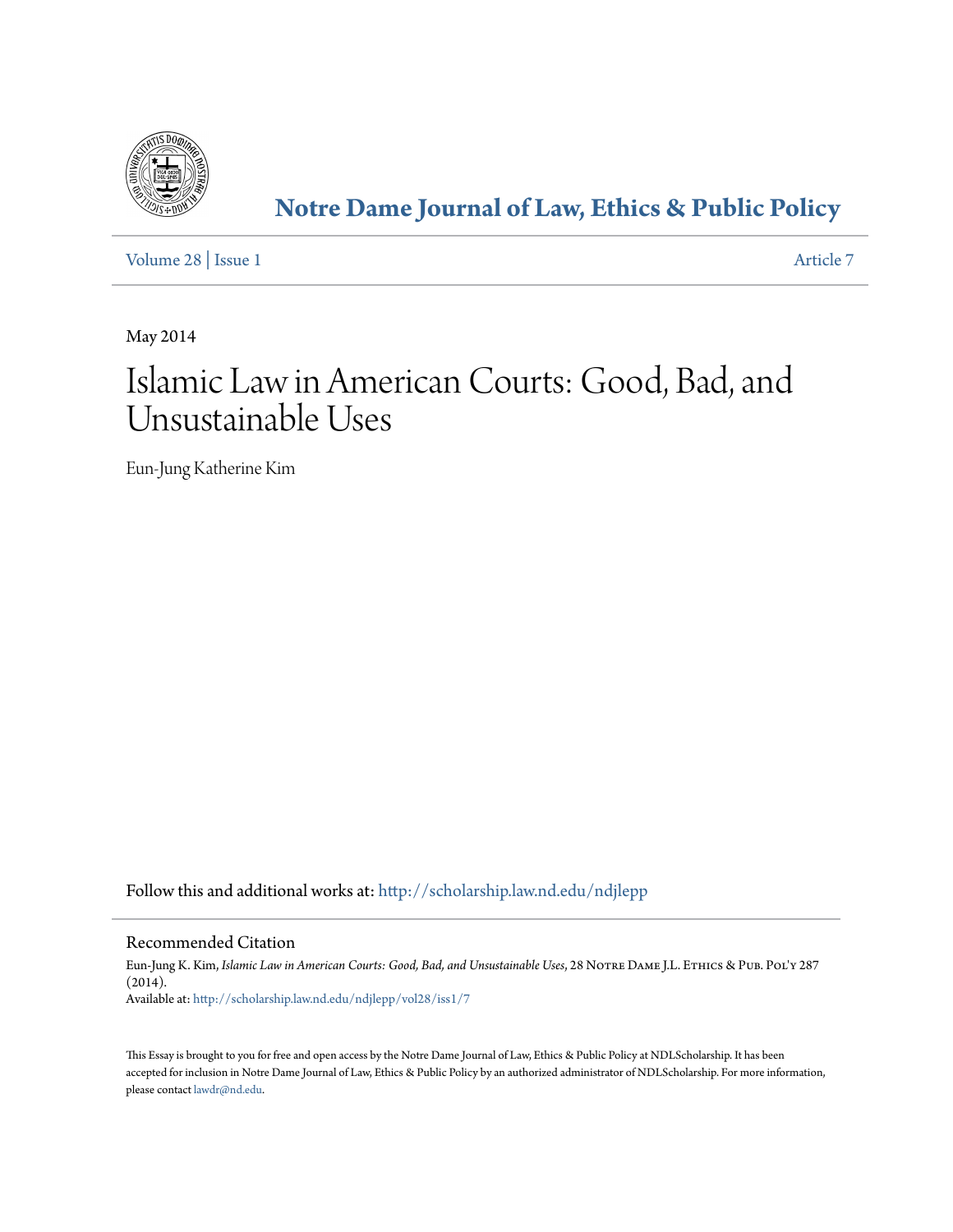## **ISLAMIC LAW IN AMERICAN COURTS: GOOD, BAD, AND UNSUSTAINABLE USES**

EUN-JUNG KATHERINE KIM\*

*A number of states have proposed initiatives or implemented laws that prohibit state courts from applying, considering, or interpreting foreign law, and in particular, Islamic law. The constitutionality of anti-Sharia legislation is in question. Its proponents claim that the Sharia ban protects state and federal constitutional rights, whereas its opponents claim that the ban infringes on the religious freedom of Muslims. The all-or-nothing approach to anti-Sharia legislation misses the distinction between cases where Islamic law should be given consideration from the cases where it should have no influence on judicial decision. This Essay provides a principled distinction between the different uses of Islamic law and shows how the courts can preserve a balance among religious liberty and other constitutional rights. By applying three principles—neutrality, reciprocity, and protection—derived from the core commitments of a liberal democratic society, this Essay explains the distinction between good, bad, and unsustainable uses of Islamic law in American courts: (1) good use where the judge's application, consideration or interpretation of Islamic law should be sustained; (2) bad use where the grounds that render the use unsustainable may be overridden by other considerations; and (3) unsustainable use that lacks overriding considerations. This Essay offers a way to avoid the undesirable consequences of a strict ban or an unrestricted permission on Sharia use by applying the three principles to a number of cases involving Islamic law reviewed by American courts.*

#### **INTRODUCTION**

A newlywed Muslim couple from Morocco appeared at a New Jersey court in 2008. The wife sought a restraining order against her husband, who had repeatedly raped her. The judge refused to order protection for the wife on grounds that a wrongful intent, which is necessary for sexual assault, could not be identified. According to the

Assistant Professor, Department of Philosophy, Wayne State University. Ph.D., University of Washington; M.A., University of Washington; B.A., University of Southern California. I am grateful to William Talbott and Lawrence Lombard for helpful comments on an earlier draft of this paper. I also want to thank Brad Roth, Azizah Y. al-Hibri and the audiences of Advancing Public Philosophy Conference at Emory University and the 29th International Social Philosophy Conference for stimulating discussions of the paper.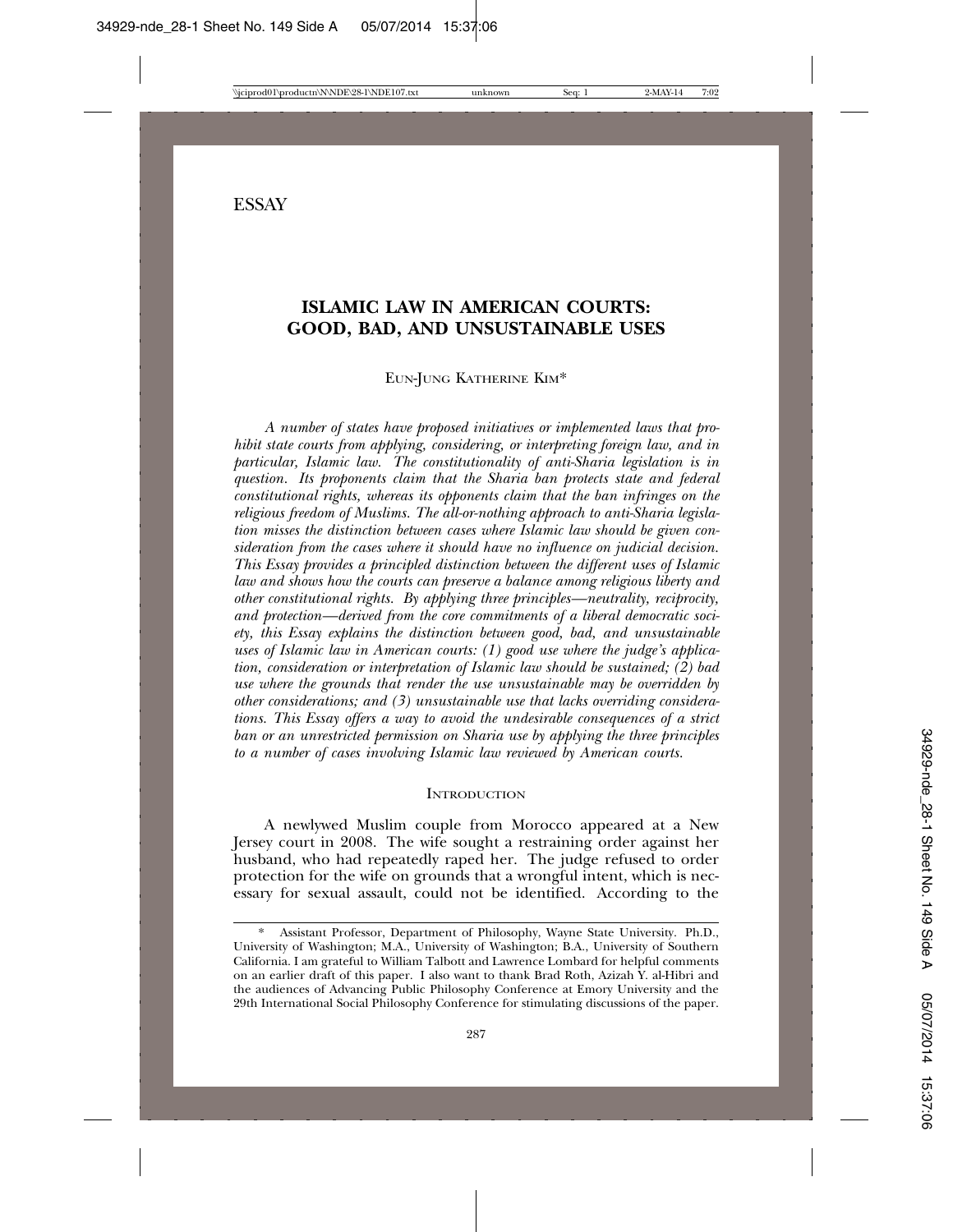judge, the husband was operating under the religious precepts of Islam, which permitted him to have coerced sex with his wife.<sup>1</sup>

Judicial decisions that rely on Islamic law—and as a result, violate the rights of litigants—have led to support for legislation that prohibits U.S. state courts from applying, considering, or interpreting Islamic law. A number of states have proposed initiatives or implemented laws that bar judges from using foreign judgment as precedent or enforcing foreign law that violates state or federal constitutional rights.2 "Anti-Sharia" legislation received national attention when the voters of Oklahoma passed a constitutional amendment stating that "the courts shall not consider international or Sharia Law."<sup>3</sup> A federal court blocked the amendment on grounds that banning Sharia law from legal proceedings would undermine religious liberty protected by the First Amendment.<sup>4</sup> Despite the court's decision, a number of state legislatures have approved the Sharia ban in light of notorious cases where the courts applied Sharia law or enforced a foreign judicial decision that resulted in violation of rights.

There is a clear divide in the legal community regarding the constitutionality of anti-Sharia legislation. Its proponents claim that legislating against Sharia use in American courts would preserve fundamental American values of liberty and freedom, and would protect the constitutional rights of Muslims residing in the United States.5 The absence of the ban can deprive Muslims (and non-Muslims) of their constitutional protections, an absurd consequence reflected in the New Jersey rape case. On the other hand, the opponents of the Sharia ban argue that it infringes on the civil liberties and religious freedom of Muslims.6 Oklahoma's constitutional amendment violates not only the First

3. H.R.J. Res. 1056, 52d Leg., 2d Sess. (Okla. 2010).

4. Awad v. Ziriax, 754 F. Supp. 2d 1298 (W.D. Okla. 2010), *aff'd*, 670 F.3d 1111 (10th Cir. 2012).

5. *See American Laws for American Courts*, AM. PUB. POL'Y ALLIANCE, http://publicpolicyalliance.org/legislation/american-laws-for-american-courts/ (last visited Mar. 21, 2014); CTR. FOR SEC. POL'Y, SHARIAH LAW AND AMERICAN STATE COURTS: AN ASSESSMENT OF STATE APPELLATE COURT CASE 8 (2012); Robert Spencer, *The Necessity of Anti-Sharia Laws*, AMERI-CAN THINKER (Mar. 13, 2012), http://www.americanthinker.com/2012/03/the\_necessity\_of\_anti-sharia\_laws.html.

6. *See* Aaron Fellmeth, *U.S. State Legislation to Limit Use of International and Foreign Law*, 106 AM. J. INT'L L., 107, 107–12 (2012). *See generally* Robert K. Vischer, *The Dangers of Anti-Sharia Laws*, FIRST THINGS (Mar. 1, 2012), http://www.firstthings.com/article/ 2012/02/the-dangers-of-anti-sharia-laws; Martha F. Davis & Johanna Kalb, *Oklahoma State Question 755 and An Analysis of Anti-International Law Initiatives*, AMERICAN CONSTITUTION SOCIETY FOR LAW AND POLICY (Jan. 2011), *available at* http://www.acslaw.org/sites/ default/files/davis\_and\_kalb\_anti-international\_law.pdf.

<sup>1.</sup> S.D. v. M.J.R., 2 A.3d 412 (N.J. Super. Ct. App. Div. 2010). The decision was reversed on appeal. *Id*. at 428.

<sup>2.</sup> Since 2010, two dozen states have proposed legislation that prohibits judges from considering foreign or international law in American courts. Varying forms of anti-Sharia legislation include H.R. 2379, 49th Leg., 2d Reg. Sess. (Ariz. 2010); H.R. 79, 2012 Leg., Reg. Sess. (Kan. 2012); H.R. 785, 2010 Leg., 10RS-899 Reg. Sess. (La. 2010); H.R. 1253, 2012 Legis. Assemb., 87th Sess. (S.D. 2012); H.R. 3768, 106th Gen. Assemb., 2009-2010 Sess. (Tenn. 2010). Idaho's state legislature passed a non-binding resolution: H.R. 44, 60th Leg., 2d Reg. Sess. (Idaho 2010).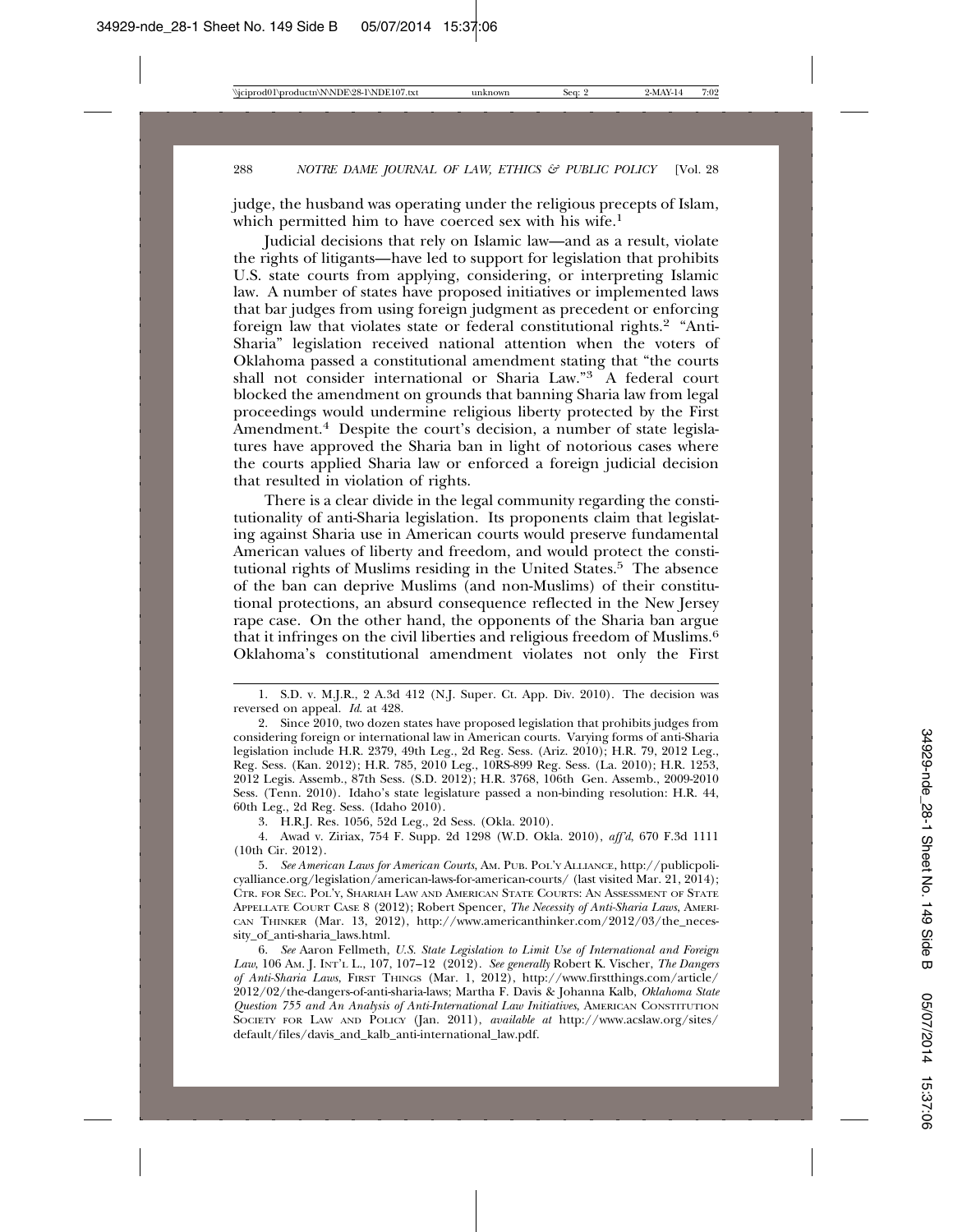Amendment, but also three other clauses of the federal Constitution.<sup>7</sup> Further, the legal consequences of implementing the Sharia ban are unacceptable. Prohibiting judges from considering foreign law conflicts with established legal principles and practices, including deference to foreign judgments "when resolving family law, estate, or contract disputes involving the activities of Americans while abroad or of foreign nationals living in the United States."8 By taking an all-ornothing approach to anti-Sharia legislation, the two opposing camps often miss the distinction between cases where Islamic law should be given consideration and cases where it should have no influence on judicial decision.

This Essay provides a principled distinction between the different uses of Islamic law to show how the courts can preserve a balance among religious liberty and other constitutional rights. A strict ban that prohibits judges from using Sharia in their rulings would undermine a litigant's right to religious freedom, whereas a blanket permission that gives total discretion to judges can lead to the absurd consequence that a litigant's basic right to physical security is not enforced. By applying three principles—neutrality, reciprocity, and protection—derived from the core commitments of a liberal democratic society, this Essay explains the distinction between good, bad, and unsustainable uses of Islamic law in American courts. Part I discusses the good use of Islamic law, where the judge's application, consideration, or interpretation of Islamic law should be sustained; Part II discusses the bad use where the grounds that render the use unsustainable may be overridden by other considerations; and Part III discusses the unsustainable use that lacks overriding considerations. This Essay offers a way to avoid the undesirable consequences of a strict ban or an unrestricted permission on Sharia use by applying the three principles to a number of cases involving Islamic law adjudicated in American courts.

The three principles are offered as a guide for judges in applying, considering, and interpreting Islamic law rather than acting as necessary and sufficient conditions that determine the three categories of use. The purpose of articulating the three principles is to guide both the legal community and the public in evaluating the uses of Islamic law in American courts. The application of the principles of neutrality, reciprocity, and protection to particular cases shows that using Islamic law in the courts can protect important rights in some cases but violate rights in others. A nuanced understanding of the different uses will

<sup>7.</sup> In addition to the Establishment and Free Exercise Clauses of the First Amendment, it has been claimed that Oklahoma's constitutional amendment violates the Contracts Clause of Article I, the Supremacy Clause of Article VI, and the Due Process Clause of the Fourteenth Amendment of the federal Constitution.

*See* N.Y. CITY BAR COMM. ON FOREIGN & COMP. L., THE UNCONSTITUTIONALITY OF OKLA. REFERENDUM 755 – THE "SAVE OUR STATE AMENDMENT" 2 (2010), *available at* http:/ /www.nycbar.org/pdf/report/uploads/20072027-UnconstitutionalityofOklahomaReferendum755.pdf.

<sup>8.</sup> Davis & Kalb, *supra* note 6, at 8.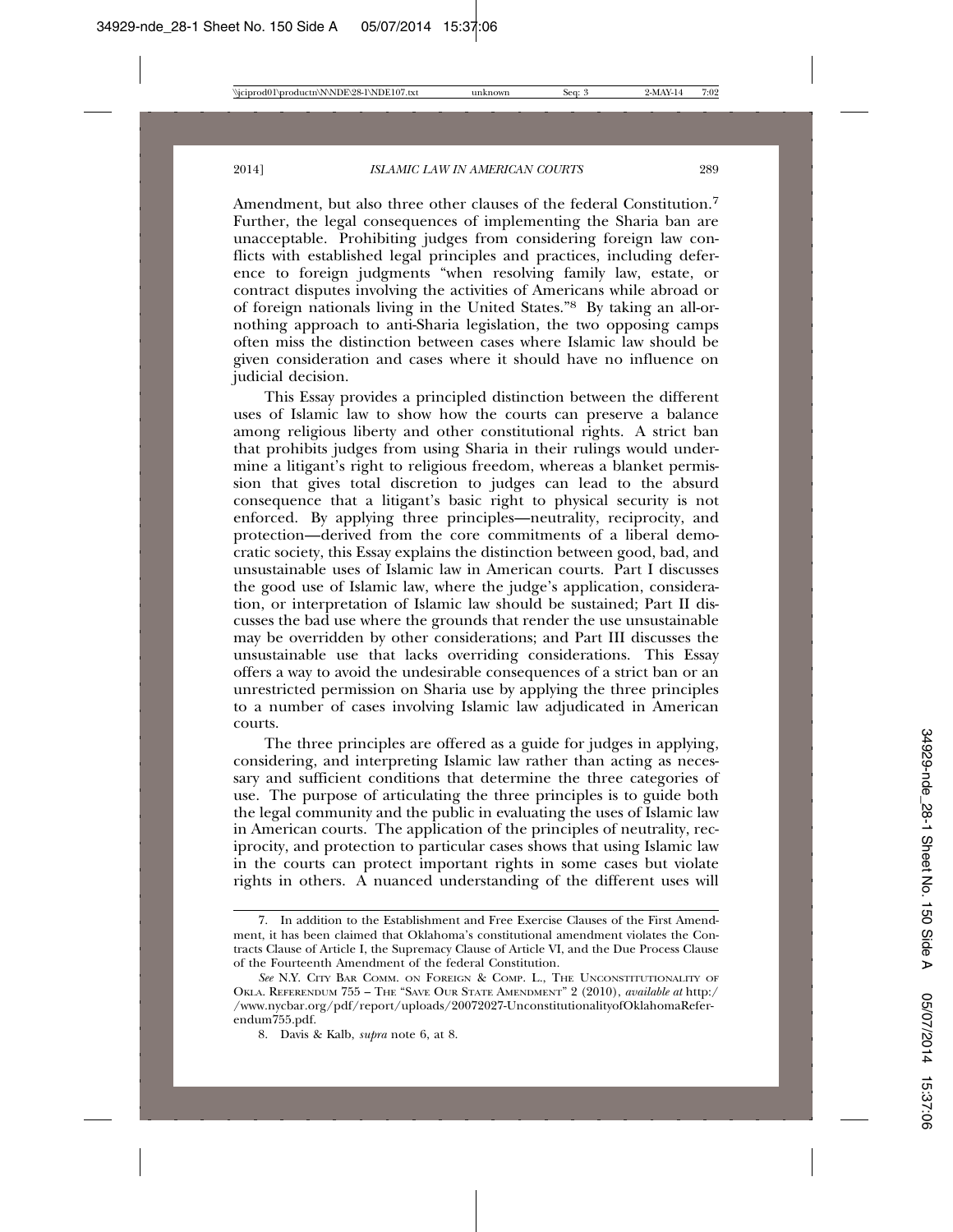correct the misunderstanding that all uses of Islamic law in American courts threaten rights, which motivates the public effort to reduce judicial discretion and approve anti-Sharia legislation.

#### I. GOOD USE: NEUTRALITY PRINCIPLE

In 2001, the Islamic Center of Little Rock (ICLR) hired Monir El-Farra, an imam or Islamic minister, under an employment contract. It provided that ICLR could terminate the contract "on valid grounds according to Islamic Jurisdiction (Shari'a)" upon sixty days' notice.9 In 2002, some members of ICLR expressed grievances against El-Farra regarding his sermons, conduct that "contradicts the Islamic law," and interference in ICLR's administration.10 After an in-house arbitration and two warning letters stating concerns and requirements for improvement, ICLR voted to terminate El-Farra with a payment for sixty days.<sup>11</sup> El-Farra filed a complaint against ICLR for defamation and breach of contract. The Circuit Court of Arkansas dismissed El-Farra's complaint for lack of subject-matter jurisdiction.<sup>12</sup> The Supreme Court of Arkansas affirmed that the First Amendment prohibited the court's exercise of jurisdiction in the matter because it would require an inquiry into a religious doctrine to determine whether El-Farra's conduct violated the principles that govern an Islamic organization.13

In *El-Farra v. Sayyed,* the court recognized broad protections for the internal activities of religious organizations against governmental interference.14 The decision falls under the "ministerial exception," a doctrine rooted in the First Amendment that prevents employees who perform a religious function from suing their employers (i.e., religious  $\alpha$ organizations) over most employment disputes.<sup>15</sup> The Free Exercise Clause of the First Amendment provides that religious organizations have the right to choose and discipline their employees who perform religious functions, and the Establishment Clause prevents the courts from reviewing cases dealing with ecclesiastical disputes.16 In *El-Farra,* the Arkansas Supreme Court stated that the "federal courts have repeatedly concluded that any attempt by civil courts to limit a religious institution's choice of its religious representatives would constitute an impermissible burden upon that institution's First Amendment

<sup>9.</sup> El-Farra v. Sayyed, 226 S.W.3d 792, 793 (Ark. 2006).

<sup>10.</sup> *Id*.

<sup>11.</sup> *Id*.

<sup>12.</sup> El-Farra v. Sayyed, 2005 WL 4718371, at \*1 (Ark. Ct. App. 2005).

<sup>13.</sup> El-Farra v. Sayyed, 226 S.W.3d 792 (Ark. 2006).

<sup>14.</sup> *Id.* at 794.

<sup>15.</sup> *See* Serbian Eastern Orthodox Diocese for the United States and Canada v. Milojevich, 426 U.S. 696, 713 (1976); Bell v. Presbyterian Church (U.S.A.), 126 F.3d 328, 331 (4th Cir. 1997).

<sup>16.</sup> Hosanna-Tabor Evangelical Lutheran Church & School v. Equal Emp't Opportunity Comm'n 132 S.Ct. 694, 702-07 (2012). For a discussion of the ministerial exception in contract cases following *Hosanna-Tabor*, see Kevin J. Murphy, Note, *Administering the Ministerial Exception Post-*Hosanna-Tabor*: Why Contract Claims Should Not be Barred*, 28 NOTRE DAME J.L. ETHICS & PUB. POL'Y 383 (2014).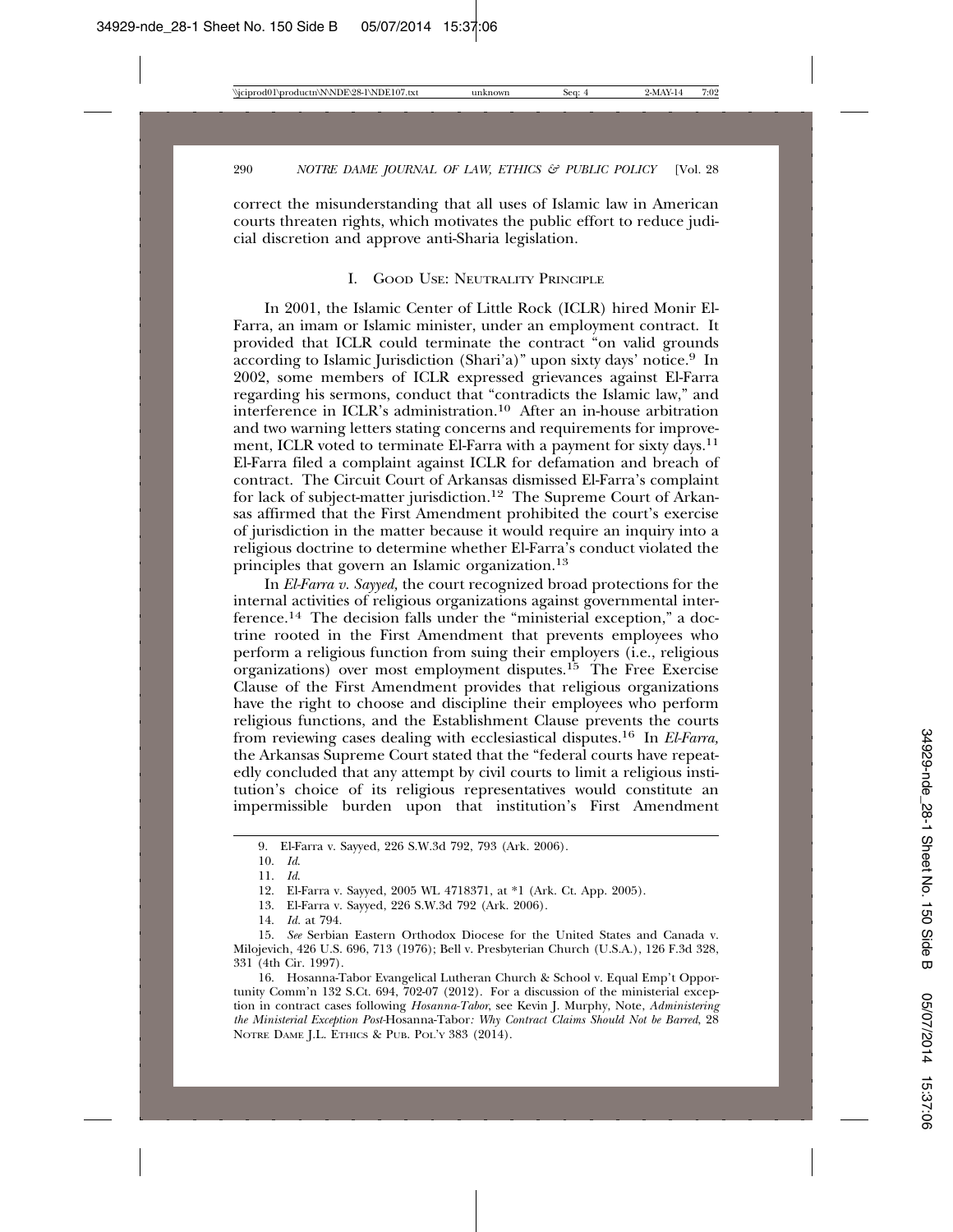rights."17 The hiring and firing of an imam are activities included in the protected sphere of religious organizations and the courts cannot override ecclesiastical decisions that compose the protected sphere. A judgment on whether an imam fulfilled the mission of the religious organization would involve using Islamic law as the basis of the assessment. A court's application of non-neutral principles derived from a religious doctrine would be an illegitimate interference into the internal matters of a religious organization. A legal practice that gives weight to a secular court's assessment of the fit between a religious doctrine and the decision of a religious organization would merge—rather than separate—church and State.18

The court's decision in *El-Farra* represents a good use of Islamic law because it is compatible with—and further supports—a constitutional right, in particular, the right to religious liberty.<sup>19</sup> The court recognized that Islamic doctrine is the proper source of governing principles for an organization that congregates people who pursue a corporate life guided by religious precepts. It should be noted that the compatibility between a court's use of Islamic law and United States law does not amount to their convergence on a legal rule or principle. Rather, Islamic law is relevant to the *El-Farra* decision in the following two ways: (1) the court's recognition of the authority of Islamic law in governing a specific activity (e.g., an employment decision) within a religious organization; and (2) the inclusion of the activity within the protected sphere of religious organizations according to state, federal, or constitutional law. A court's inquiry into Islamic law to determine whether an employment contract has been breached would invade the protected sphere of a religious organization. While the enforcement of a contract that requires intrusion into the internal matters of ICLR would undermine religious liberty, there are obvious limits to the range of activities permitted for the sake of religious liberty. For example, religious organizations are prohibited from disciplining their members with the means of physical punishment. Granting authority to Islamic law over activities excluded from the protected sphere of a religious organization would fail to constitute a good use of Islamic law.

A court promotes religious liberty through both non-enforcement and enforcement of Islamic law. In *El-Farra,* the court's recognition of the authority of Islamic law in the protected sphere of ICLR required non-enforcement. However, there are cases in which non-enforcement would undermine religious liberty. A court might protect an individual's religious liberty by enforcing a valid contract or probating a will that incorporates the requirements of Islamic law. In *Awad v. Ziriax,*

<sup>17.</sup> *See El-Farra*, 226 S.W.3d at 794.

<sup>18.</sup> To distinguish the sovereign political entity (recognized in international law and organized under a government) from sub-entities, "State" refers to the former and "state" refers to the fifty states of the United States.

<sup>19.</sup> I am borrowing Will Kymlicka's distinction between good, bad, and intolerable group rights. My usage, however, differs from his original definitions in the sense that the evaluative terms are applied not to rights but to the uses of Islamic law. *See* Will Kymlicka, *The Good, the Bad, and the Intolerable: Minority Group Rights*, 33 DISSENT 22–30 (1996).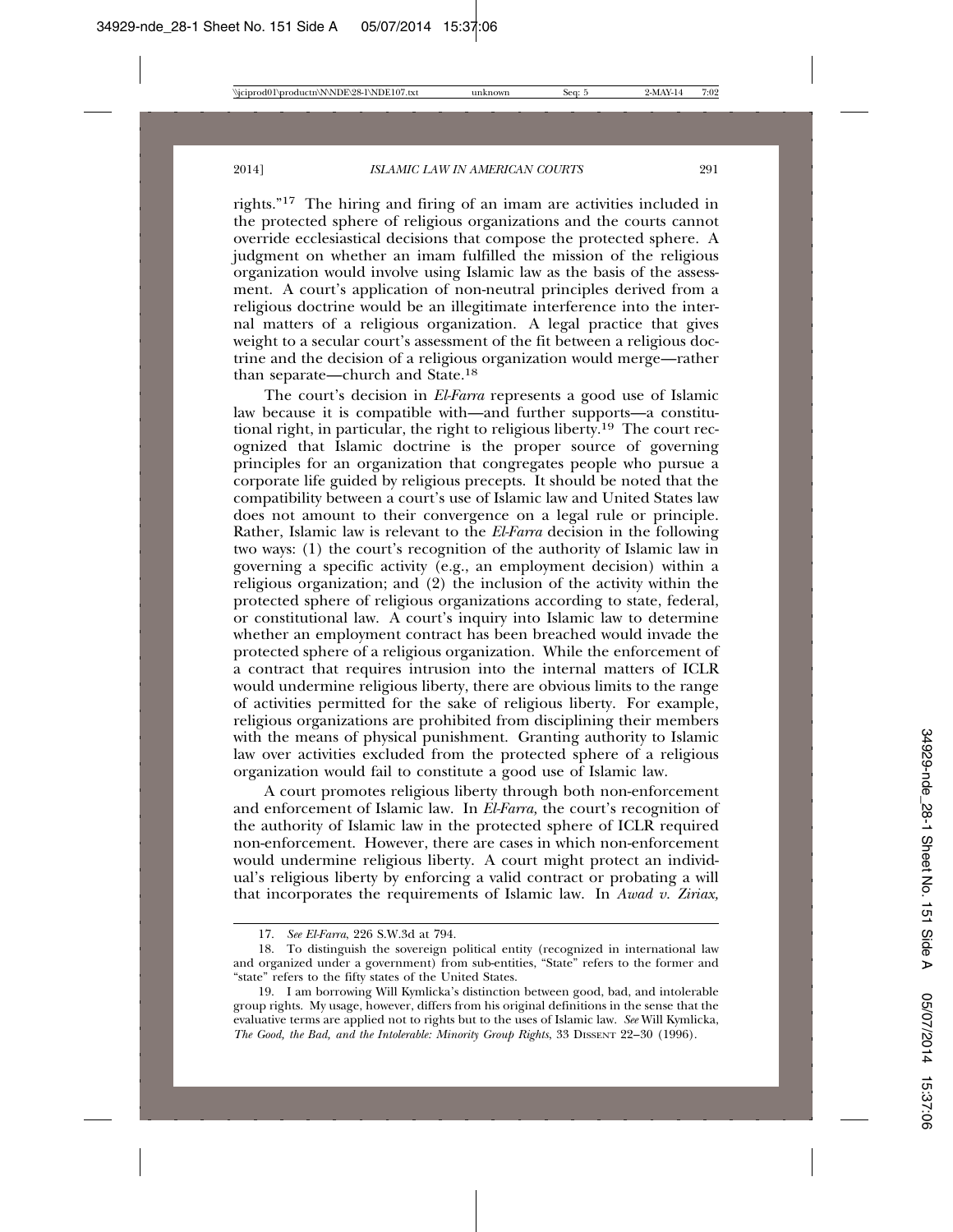Awad alleged that the proposed "Save Our State Amendment," which would bar Oklahoma state courts from considering Islamic law in making judicial decisions, violated his free exercise rights.20 One of the concerns raised against the proposal was that it would disable a court from probating Awad's will and testament, which incorporated by reference aspects of what SQ755 ("Save Our State Amendment") defined as Sharia Law.21 Awad claimed that the proposed amendment was "not facially neutral" because it specifically prohibited the consideration of Islamic law. While the amendment would encroach upon the religious liberty and property rights of Muslim citizens, the amendment would safeguard for other citizens the same liberty and right against governmental interference. He claimed that the violation of neutrality, as required by the Establishment Clause, would send an unmistakable message that Muslims are religious and political outsiders in their own State  $22$ 

The decisions in *El-Farra* and *Awad* reflect different aspects of the neutrality requirement of the Establishment Clause: (1) the prohibition of governmental interference in the protected sphere of religious organizations (the non-interference requirement exemplified in *El-Farra*) and (2) the prohibition of showing preference for one religion over another (the non-preference requirement in *Awad*). The non-preference requirement of neutrality prohibits institutions from granting a privileged status to (or discriminating against) a particular religious doctrine. The State must refrain from exhibiting partiality by endorsing the values of a particular religious group while rejecting the values of another group. For example, a judge who considers a particular religious doctrine but refuses to consider another religious doctrine in his or her rulings would violate the non-preference requirement of neutrality. A complaint in *Awad* was that Oklahoma's constitutional amendment "conveys an official government message of disapproval and hostility toward his religious beliefs, that sends a clear message he is an outsider, not a full member of the political community, thereby chilling his access to the government . . . ."23 By prohibiting the courts from enforcing contracts based on Islamic requirements, a Muslim citizen's values suffer institutional exclusion and thereby undermine his status as a member of the political community. A liberal democratic society maintains institutional mechanisms that eliminate discrimination based on religious difference, and provides legal protections for minority religious groups so that they are not disadvantaged in society for carrying out religious activities within the protected sphere.24

State neutrality toward different religious doctrines has both moral and epistemic significance in a liberal democratic society. The moral significance of neutrality is that it expresses respect for the moral equal-

<sup>20.</sup> Awad v. Ziriax, 754 F. Supp. 2d 1298, 1302 (W.D. Okla. 2010).

<sup>21.</sup> *Id.* at 1304.

<sup>22.</sup> *Id.* at 1303.

<sup>23.</sup> *Id.*

<sup>24.</sup> BRIAN BARRY, CULTURE AND EQUALITY: AN EGALITARIAN CRITIQUE OF MULTICUL-TURALISM 32-40 (2001).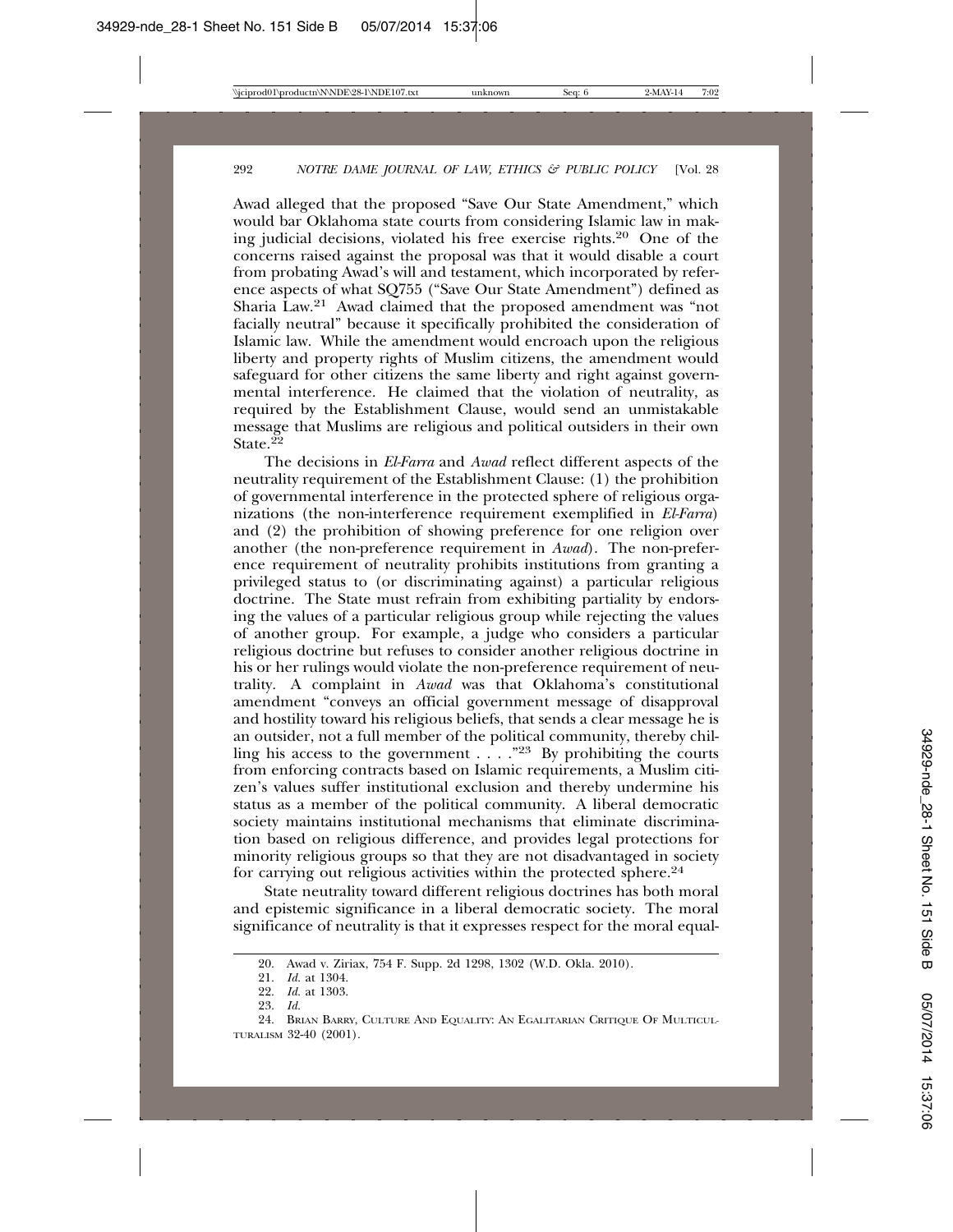ity of persons. A liberal democratic society recognizes the equal moral status of persons by respecting their rational autonomy, i.e., the selfgoverning capacity to make decisions based on reasons. This liberal commitment is expressed through the democratic process that gives citizens an equal opportunity to shape the institutions that exercise coercive power over them. The institutional recognition of moral equality through a democratic process allows citizens to designate a limit to coercive power and carve out a protected sphere within which they can freely pursue their life projects. The commitment to moral equality is also reflected in the equal protection of religious liberty that allows citizens to exercise their rational capacity to acquire (or reject) beliefs and values from a range of options, including religious doctrines. Under liberal institutions, citizens enjoy the freedom to evaluate various beliefs and engage in activities (e.g., worship) informed by those beliefs within the protected sphere of non-interference.25

Institutions that guarantee freedoms necessary for the exercise of rational autonomy should not discriminate against (or show preferences for) beliefs and related activities, as long as the activities do not harm or encroach upon the protected sphere of others. If a liberal democratic society maintains institutions that protect the rational autonomy of citizens, and at the same time discriminates against beliefs or interferes in the activities that result from exercising rational autonomy, then the institutions fail to embody equal concern and respect for citizens. Further, the equal treatment of religious groups requires that the values of a minority religious group that diverge from the majority not be excluded from the political community. Majority and minority religious groups have equal standing in the political community; the legal institution would not be justified in privileging the majority by making demands according to their deep-seated beliefs, but ruling over the minority with demands that conflict with their core beliefs. Given that the activities informed by both sets of beliefs belong in the protected sphere, the legal institution should correct rather than embody unequal treatment of persons based on their beliefs. Partiality toward (or discrimination against) a particular religious group violates the principle of moral equality that governs liberal institutions.26

State neutrality also has epistemic significance. Under liberal institutions that protect religious liberty, citizens arrive at different conclusions on the good and the true. The principles of rationality do not require that thoughtful persons agree on the answers to fundamental questions. The exercise of rational autonomy leads to a reasonable disagreement on questions of religion—e.g., whether religious beliefs can be justified and what is the correct interpretation of a religious doctrine. Citizens of a liberal democratic society make different judgments on these questions and the disagreement cannot be easily explained in terms of ignorance or defective rational capacity.27 Reasonable disa-

<sup>25.</sup> JOHN RAWLS, POLITICAL LIBERALISM 47-58 (1st ed. 1993).

<sup>26.</sup> BARRY, *supra* note 24, at 24-32 (2001).

<sup>27.</sup> JOHN RAWLS, POLITICAL LIBERALISM 54–55 (1st ed. 1993).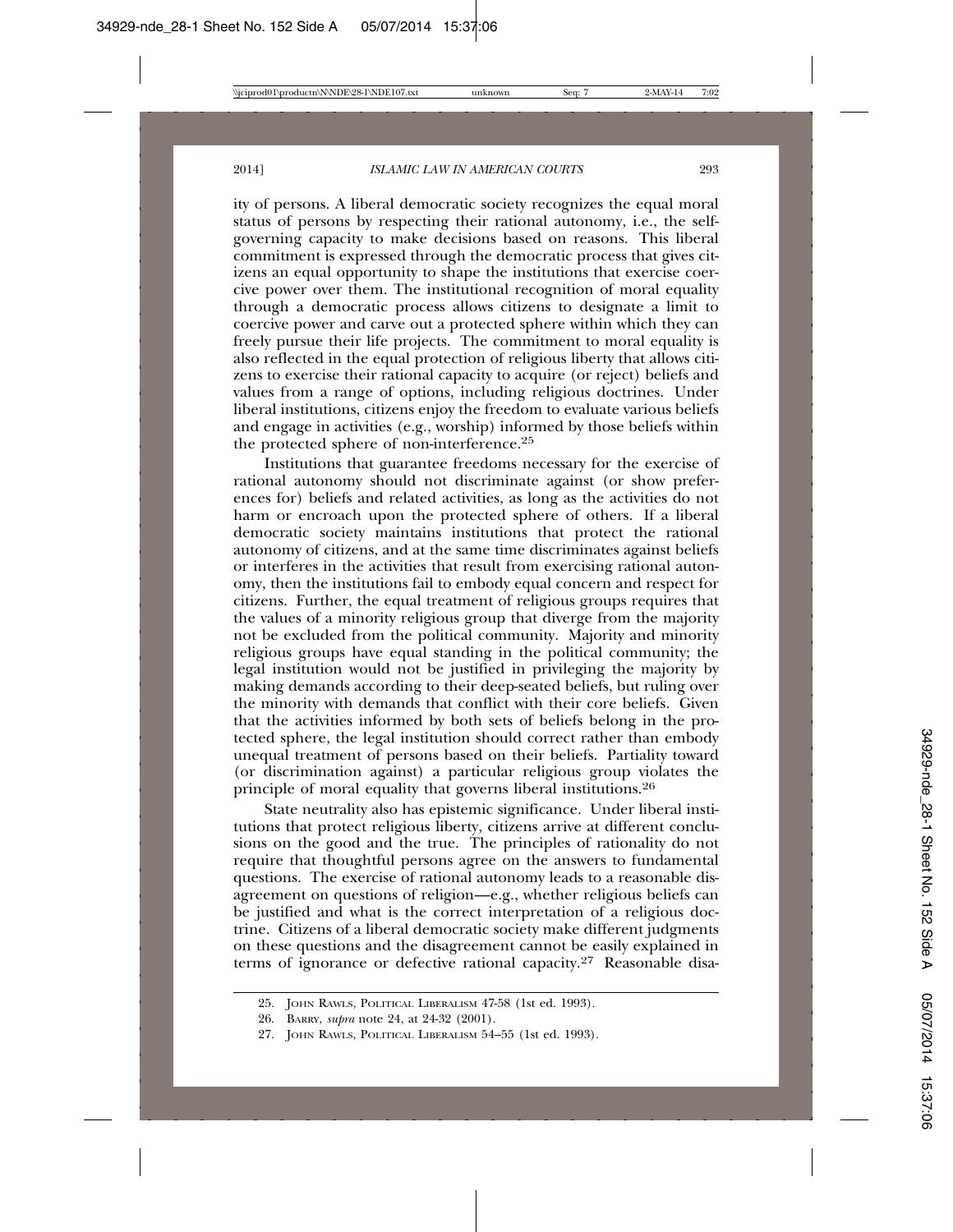greement is the expected result of liberal institutions and, hence, it would be unjustifiable for the State to establish orthodoxy or to show preference for a particular religious doctrine (the non-preference requirement of neutrality). Further, the State does not have rational grounds to resolve the disagreement or assess the degrees of reasonableness of the different religious doctrines and their interpretations. Even if the State had privileged access to eternal truths, ranking the doctrines would involve assigning differential rational capacities to citizens who endorse them. Given that the effort to eliminate or resolve a reasonable disagreement on religious beliefs would result in the unjustifiable use of power, the only option for a liberal democratic State is to remain neutral between different religious doctrines by exercising epistemic restraint, i.e. non-interference, in religious matters.28

#### II. BAD USE: RECIPROCITY PRINCIPLE

In 2001, two Muslim citizens of India married in Andhra Pradesh, moved to the United States, and had one child. They lived in Michigan for two years before their separation in 2008. The husband returned to India in April 2008, and performed the triple *talaq*, a method of divorce under Muslim personal law by which a husband divorces his wife by pronouncing "I divorce thee" three times. In May 2008, the wife also filed for divorce in Michigan. The husband then filed a motion to dismiss the complaint by proving an existing divorce with a divorce certificate from Andhra Pradesh. The trial court granted his motion but the appellate court reversed by refusing to recognize the Indian divorce. The appellate court held that the triple *talaq* is "violative of due process and contrary to public policy" because the wife had no right to prior notice of the triple *talaq* or to be present at the pronouncement.29 The appellate court refused to grant comity to the Indian system by stating that it makes "arbitrary and invidious" distinctions and thereby denies equal protection of the law (women cannot initiate divorce with the *talaq*).<sup>30</sup>

The disagreement between the trial and appellate courts in the case above, *Tarikonda v. Pinjari,* shows that comity or deference to foreign law is a principle rather than a rule that "states a reason that argues in one direction, but does not necessitate a particular decision."31 There is a reason—e.g., reciprocity that governs international relations—to recognize the validity and legal effects of foreign judicial acts, but deference is not required. Deference to foreign jurisdictions must be weighed against the commitment to equal protection of the law for individuals residing within the political territory. *Tarikonda* shows that a court's obligation to enforce the rights of persons under its protection overrides the obligation to enforce foreign judgments.32

<sup>28.</sup> *Id.* at 54.

<sup>29.</sup> Tarikonda v. Pinjari, No. 287403, slip op. at 2 (Mich. Ct. App. Apr. 7, 2009).

<sup>30.</sup> *Id.* at 4.

<sup>31.</sup> RONALD DWORKIN, TAKING RIGHTS SERIOUSLY 26 (1978).

<sup>32.</sup> Hilton v. Guyot, 159 U.S. 113, 163–64 (1895):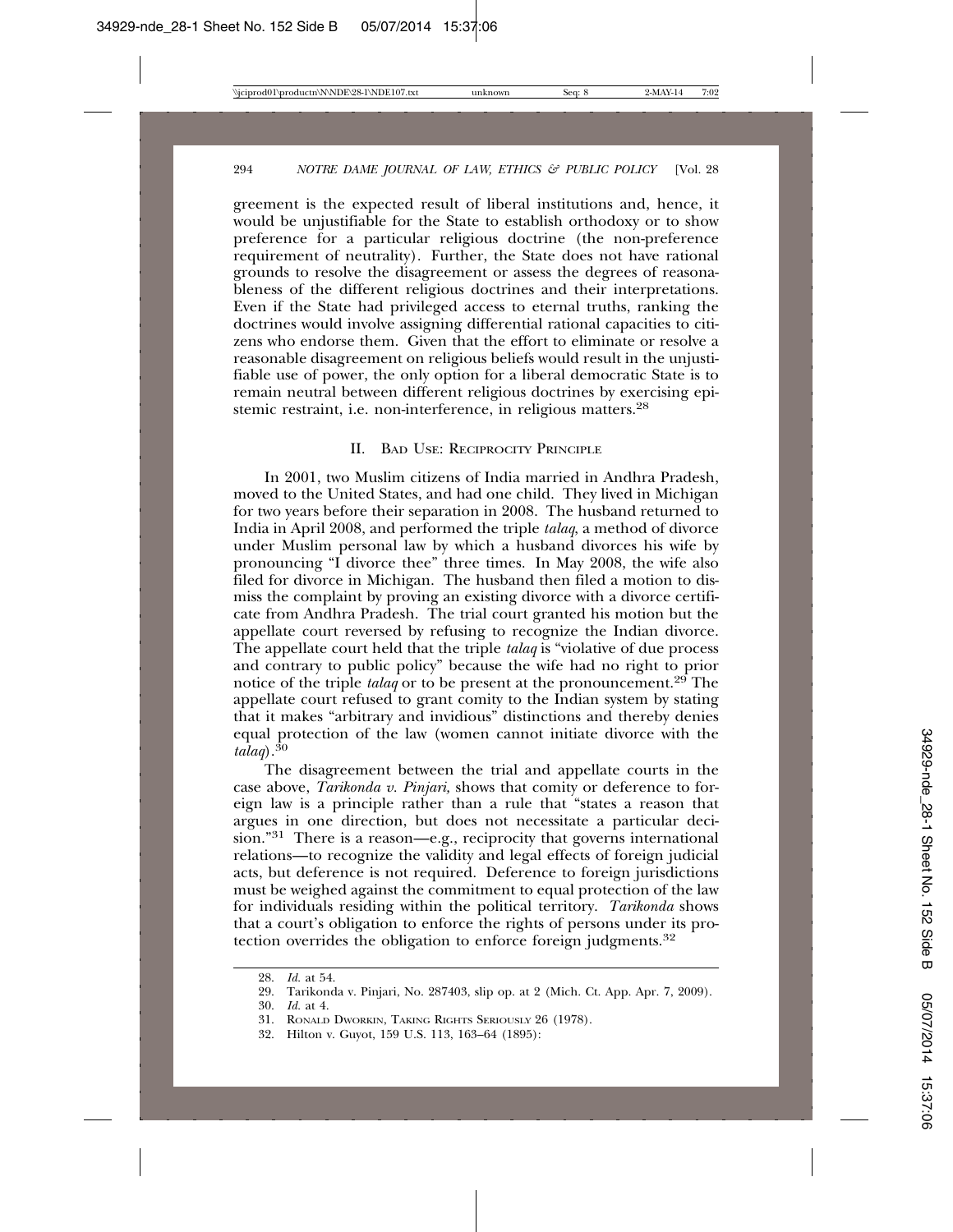The facts of *Tarikonda* give rise to an apparent conflict between comity and equal protection of the law. The case, however, demonstrates a deeper moral conflict between religious liberty and moral equality, the fundamental values of a liberal democratic society. Equal protection of the law is an institutional expression of moral equality and comity is deference to foreign law, including religious law under which the faithful voluntarily subject themselves. On the one hand, a U.S. court's enforcement of a foreign judgment made under Islamic law can undermine the fundamental value of moral equality. Granted that Islam—like many religions—is "tilted against women," a U.S. court might enforce a judgment that fails to give women equal concern and respect.33 Gender inequality under Islamic law is a relevant consideration in many decisions involving comity; the majority of cases involving Islamic law reviewed by U.S. courts deal with family law (marriage, divorce, child custody, and domestic violence).<sup>34</sup> On the other hand, the non-enforcement of foreign judgments rendered by Islamic courts (or barring U.S. courts from considering Islamic law) might impose undue restriction on religious liberty, and thereby, violate the First Amendment.<sup>35</sup>

In the previous Part, it was argued that the values of equality and neutrality are wedded in liberal theory.36 In application, however, the two values may come apart or conflict in a civil court. Suppose that a state court reviews cases involving noncitizen litigants who are also subject to a foreign jurisdiction that fails to provide equal protection of the law, or litigants who subscribe to a religious doctrine that rejects gender equality. In such cases, a court that aims to treat all persons as moral

'Comity,' in the legal sense, is neither a matter of absolute obligation, on the one hand, nor of mere courtesy and good will, upon the other. But it is the recognition which one nation allows within its territory to the legislative, executive or judicial acts of another nation, having due regard both to international duty and convenience, and to the rights of its own citizens, or of other persons who are under the protection of its laws.

33. In addition to *Tarikonda*, there are other cases in which upholding a foreign judgment resulted in violation of gender equality. In Parveen Chaudry v. M. Hanif Chaudry, M.D. 159 N.J. Super. 566 (1978), the Appellate Court overturned the Trial Court and denied child support, equitable distribution of property and alimony. Further, the Appellate Court found the marriage contract—signed by the parents of the couple under Pakistani law and which provided for only \$1,500 towards the wife—was valid.

34. The Center for Security Policy compiled fifty cases from twenty-three states in which Sharia was relevant to the judicial decision. Most of the disputes are covered under family law. *Shariah Cases By State*, SHARIAH IN AMERICAN COURTS (Jan. 16, 2014), http:// shariahinamericancourts.com/?page\_id=305.

35. *Awad v. Ziriax* illustrates how the Sharia ban might violate First Amendment protections. In addition, the ban would conflict with other federal laws and policies. For example, the Uniform Foreign Money-Judgments Recognition Act establishes "recognition of the foreign country judgment" in order to meet "the increased needs for enforcement of foreign country money-judgments." *See Foreign-Country Money Judgments Recognition Act Summary*, UNIFORM L. COMM'N, http://www.uniformlaws.org/ActSummary. aspx?title=Foreign-Country%20Money%20Judgments%20Recognition%20Act (last visited Apr. 5, 2014). For conflict-of-laws consequences of the Sharia ban, see Aaron Fellmeth, *U.S. State Legislation to Limit Use of International and Foreign Law*, 106 AM. J. INT. L. 107 (2012).

36. *See supra* Part I.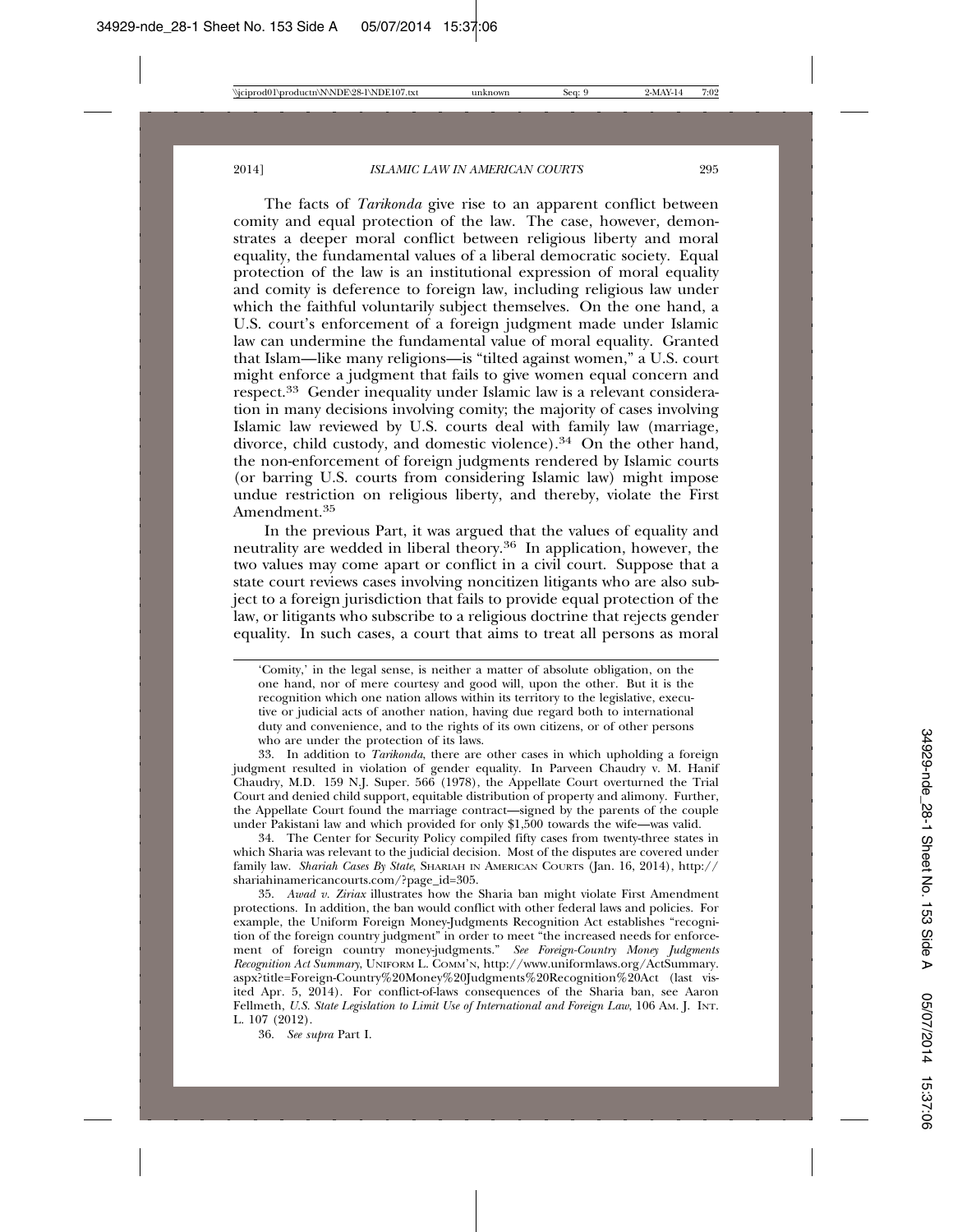equals by recognizing their right to equal protection of the law cannot satisfy the non-interference and non-preference requirements of neutrality. By recognizing moral equality, the court would fail in neutrality. The commitment to treat all persons with equal concern and respect can result in a court's violation of the non-interference requirement by exercising jurisdiction over cases (or refusing to recognize foreign judgments) that leave women worse off based on religious reasons. Or a court might discriminate against a religious doctrine that explicitly endorses gender inequality by refusing to consider the doctrine while appealing to other religious doctrines that are consistent with gender equality. Alternatively, the commitment to neutrality might require a court to recognize a foreign decision rendered by a religious jurisdiction or permit a religious practice that undermines women's moral status and, thereby, the court would fail to recognize moral equality.

A bad use of Islamic law in American courts would undermine a litigant's rights as the result of applying, considering, or interpreting Islamic law. In *Tarikonda*, the trial court's recognition of the Indian divorce was a bad use of Islamic law because the court's deference to a foreign judicial act undermined the principle of equal protection of the law. Nonetheless, bad uses of Islamic law should not be eliminated as an option for cases involving noncitizen litigants. The courts have an obligation to exercise restraint in applying coercive measures that interfere in the personal sphere of noncitizens, who comprise the majority of cases involving Islamic law. The following argument for legal restraint regarding noncitizens depends on "equality-based reciprocity" ("reciprocity" for short) that governs democratic institutions.

A legitimate democratic State has the right to rule over citizens through institutions that regard them as worthy of equal consideration. And citizens have the obligation to respect the authority of the State by complying with the demands of its institutions. In a liberal democratic society, legitimacy is a function of the reciprocal relationship between the State and each citizen who is subject to its coercive institutions.37 Democratic institutions recognize the same fundamental status of all citizens by giving them an equal opportunity to shape the institutions that demand compliance and punish non-compliance. The institutional recognition of moral equality is reflected in the equal opportunity to participate in decision-making.38 The right to political participation recognizes the rational autonomy of citizens by inviting them to design the institutions according to the values by which they would govern their own lives. The obligation to comply with the directives of liberal democratic institutions is grounded in the State's recognition of each member as equal to other members of the political community.

On the other hand, noncitizens are denied full membership in the political community. They are not granted the right to vote; they are

<sup>37.</sup> JOHN FINNIS, NATURAL LAW & NATURAL RIGHTS 272–73 (2d ed. 2011).

<sup>38.</sup> ALLEN BUCHANAN, JUSTICE, LEGITIMACY, AND SELF-DETERMINATION: MORAL FOUN-DATIONS FOR INTERNATIONAL LAW 256 (2004).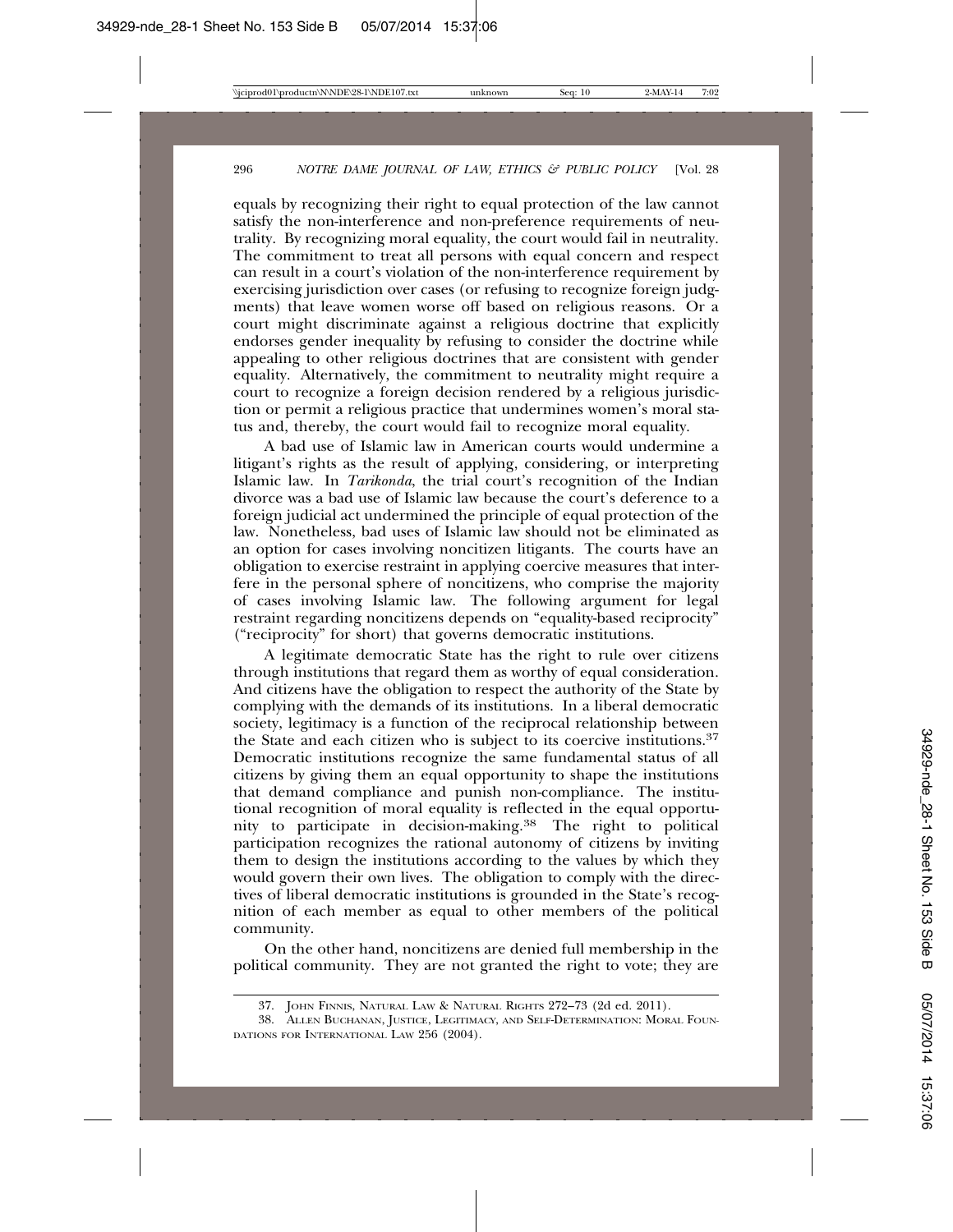prohibited from effectively participating in the political process in a way that can shape the institutions that govern their lives. Because the State does not recognize the noncitizens'claims about which values should be embedded in the institutions that demand their compliance, the State treats noncitizens differently from citizens. Further, the State and noncitizens fail to enjoy a relationship of reciprocity. While noncitizens are prohibited from imposing their own values on coercive institutions, the State nonetheless demands their compliance with these institutions. If reciprocity is important for legitimate coercion in a democratic society, then the State should limit its exercise of power against noncitizens. The limited reach into the lives of noncitizens implies enlarging their protected sphere relative to that of citizens. That is, the State should exercise greater restraint in applying coercive measures by allowing noncitizens to govern their lives according to their own deep-seated values. For example, a civil court would exercise minimal intervention in matters involving personal law by enforcing a judgment from the jurisdiction of the noncitizen's home State, especially if it is a religious jurisdiction to which she voluntarily subjects herself. Coercive institutions of the receiving State should have minimal control over the private lives of noncitizens because they are denied the opportunity to shape those institutions. Noncitizens should be protected from undue interference that undermines their ability to pursue a conception of life according to their own worldview—even if it conflicts with the values embodied in the institutions of a liberal democratic society.

One might raise the objection that reciprocity between the receiving State and noncitizens is insignificant for legitimate coercion, even for a liberal democratic State. The entrance into a political territory marks the noncitizen's acceptance of the authority of the receiving State, which has the right to impose duties and the conditions of residence. By enjoying the benefits conferred by the receiving State, noncitizens tacitly consent to its authority.39 (An important benefit of residing in a liberal democratic State is the protection of rights; all persons within the territorial boundaries of the United States are granted most—but not all—constitutional rights.) Consent may be an unlikely basis for State legitimacy vis-à-vis persons who are born into their political community because they do not have the opportunity to express their willingness to become a member. However, outside persons who cross the border to enter into a new political community commit an act that should be understood as their willingness to obey the authority of the receiving State. The receiving State's legitimacy vis-à-vis the noncitizen is derived from their consent rather than reciprocity.40 And hence, the lack of equality-based reciprocity that treats noncitizens with equal concern and respect does not limit the receiving State's political authority. The objector might point out an additional basis for dismissing the significance of reciprocity for the receiving State's exercise

<sup>39.</sup> JOHN LOCKE, TWO TREATISES OF GOVERNMENT 348 (Cambridge U. Press 1960). 40. *Id*.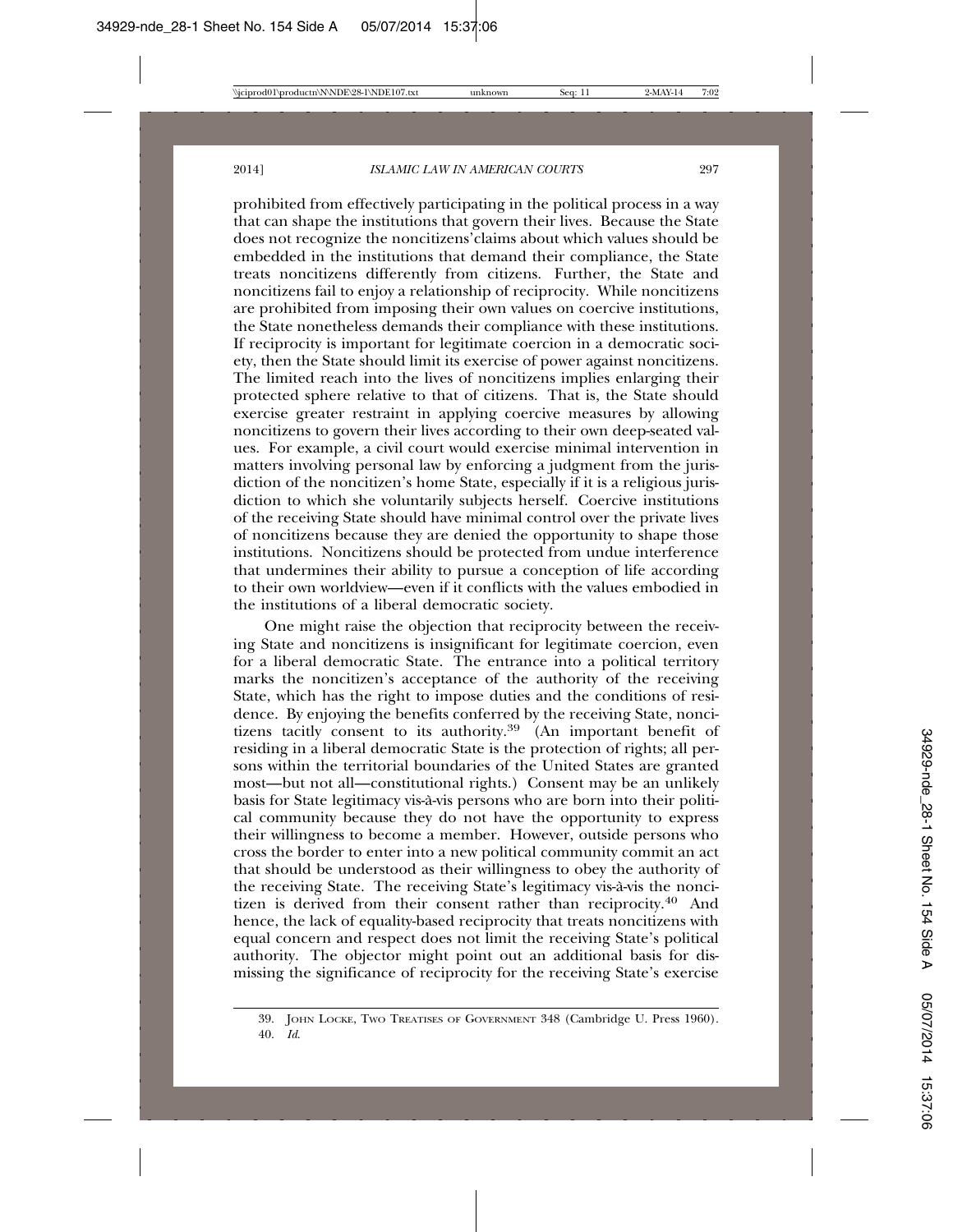of legal authority: territorial jurisdiction gives the receiving State power over noncitizens and the activities performed within its territory.

While the receiving State has the right to rule over all persons residing in its territory, it is not an exclusive right; that is, the receiving and home States share their authority over an individual.41 Consent to be ruled by the receiving State does not amount to recognizing its exclusive authority. A noncitizen is not endowed with the power to bestow upon the receiving State the exclusive right to rule over her. The receiving State's right to rule over a noncitizen is limited by the special political relationship the individual has with the home State in virtue of political membership. The noncitizen's home State has the authority to impose certain duties as long as the individual remains a member of the political community.<sup>42</sup> And by implication, the receiving State shares its authority over the noncitizen. The home State retains its right to rule over a member who has left its territory because the right supervenes on political membership rather than physical residence. Political membership generates the right to rule (for the State) and political obligations (for its members). $43$  For example, a member who leaves the territory still shares the burden of mutual defense with other members of the political community. South Korean males, over the age of 18, who are residents of the United States but citizens of the Republic of Korea have an obligation to serve in its military (usually a two-year service).44 There are consequences for failing to discharge this duty (e.g., being forbidden from entering or leaving the Republic of Korea). The special political relationship permits the home State to take coercive action in certain areas of an individual's life even after he or she has left the territory. One cannot be completely free from the laws of the home State through migration and remain bound to certain duties against one's wishes.

The State has legitimate authority to impose duties on members who no longer reside in its territory, even if the duties are imposed against their will and result in significant reduction of liberty (e.g., military service). The same authority should also have jurisdiction over a limited range of non-criminal cases, especially if an individual invites the home State's courts to exercise jurisdiction over a dispute. The recognition that some residents of the United States are subject to two sovereign authorities sometimes involves enforcing foreign judgments

<sup>41.</sup> *Id*.

<sup>42.</sup> *Id*.

<sup>43.</sup> *Id*.

<sup>44.</sup> According to Article 39 [Duty to Military Service] of the Constitution of the Republic of Korea,

<sup>&</sup>quot;(1) All citizens shall have the duty of national defense under the conditions as prescribed by Act.

<sup>(2)</sup> No citizen shall be treated unfavorably on account of the fulfillment of his obligation of military service." DAEHANMINKUK HUNBEOB [HUNBEOB] [CONSTIUTION] art. 39 (S. Kor.). South Korean men who live abroad are subject to compulsory military service. Military Service Information for Conscription Candidates Overseas, MIL. MANPOWER ADMINISTRA-TION, http://www.mma.go.kr/eng/s\_notice/notice/1211661\_2577.html (last visited April 10, 2014).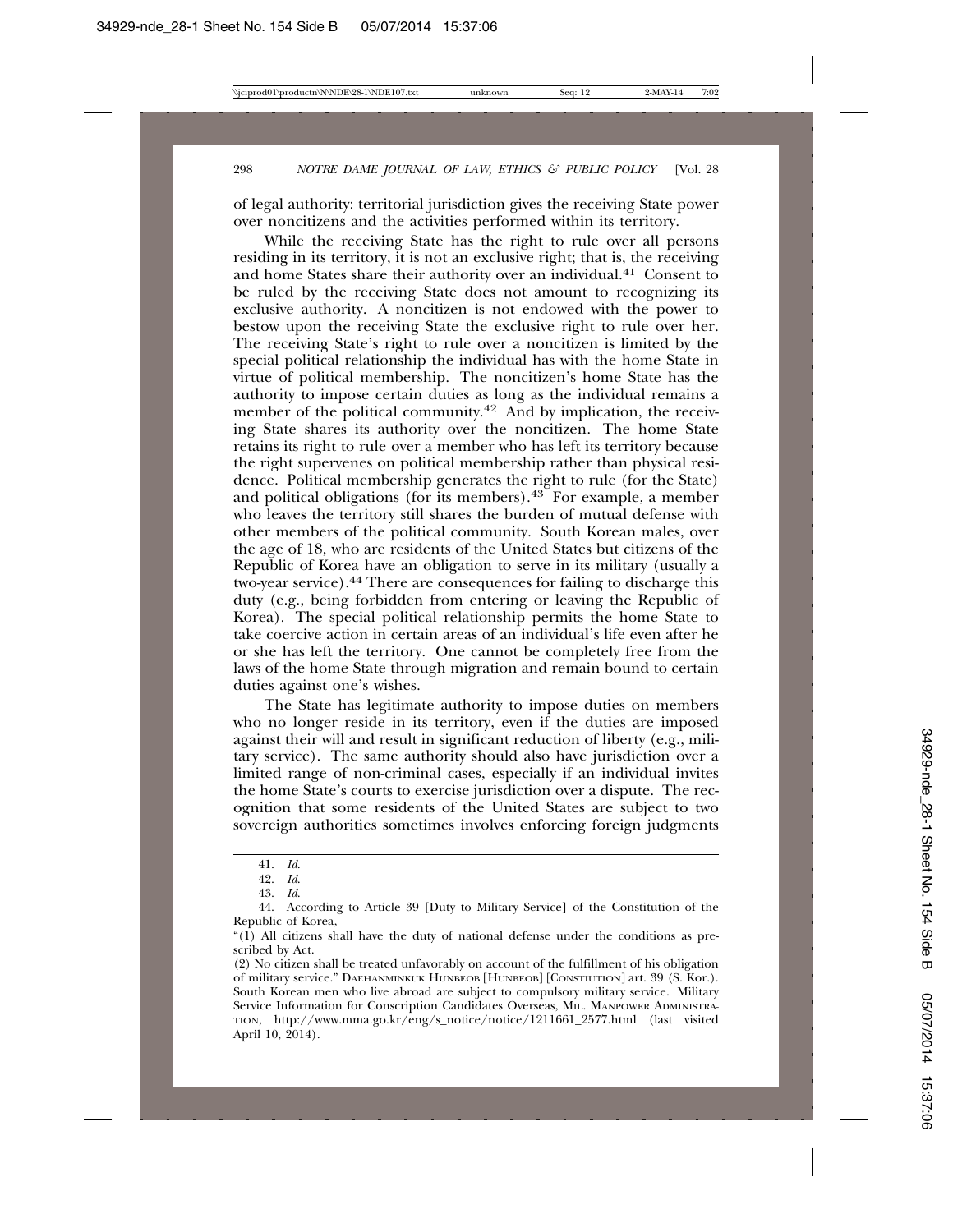regarding disputes between noncitizens. As *Tarikonda* shows, deference to a foreign court may result in sacrificing U.S. constitutional rights in cases where one party wants to settle a dispute in a foreign court and the other party files a complaint over the same matter in a U.S. state court. The enforcement of a foreign decision based on Islamic law can result in a rights violation, in which case the enforcement would amount to a bad use of Islamic law in American courts. Nonetheless, the enforcement of foreign decisions that undermine the rights of a noncitizen should be left to the discretion of judges who must recognize that the United States shares its authority over noncitizens with another State.

There are additional reasons for permitting bad uses of Islamic law in American courts. If judges were prohibited from enforcing decisions rendered by foreign courts that fail to recognize a similar range of rights as U.S. courts, then comity would be granted only to a limited number of Western democratic States. The lack of legal recognition of foreign jurisdictions has been regarded as a failure to respect the judicial decisions or laws of other States. Political consequences (e.g. tension in U.S. foreign relations) may follow from refusing to respect foreign jurisdictions.45

By applying the Reciprocity Principle to *Tarikonda,* I argued that state courts should limit their authority over noncitizens in non-criminal cases. Noncitizens are denied the opportunity to shape the institutions that govern their lives, and thus, the institutions fail to treat noncitizens with equal concern and respect. The absence of reciprocity is not the only reason for placing constraint on legal authority over noncitizens; they are subject to two sovereign authorities as members of one political community and residents of another. Islamic law, however, is not merely foreign law that governs the members of other political communities but also religious law that governs the personal lives of Muslim-American citizens. What would be the result of applying the reciprocity principle to cases involving Muslim-American citizens over whom the United States has exclusive authority rather than shared authority? In a liberal democratic society, the State's claims of authority depend on its equal treatment of citizens. Muslim-American citizens would have a general obligation to comply with coercive institutions under the reciprocity principle because they enjoy an equal opportunity to shape these institutions. Political institutions give expression to equal concern and respect by protecting and enabling the exercise of the equal right to political participation.

The legal institution of a liberal democratic society, as argued in the previous section, satisfies moral equality by observing the non-interference and non-preference requirements of neutrality. The appeal to neutrality requirements, however, cannot always settle the question of whether the courts have treated litigants as moral equals in disputes involving religious matters. The following two cases involve disputes between Muslim-Americans who voluntarily entered into Islamic mar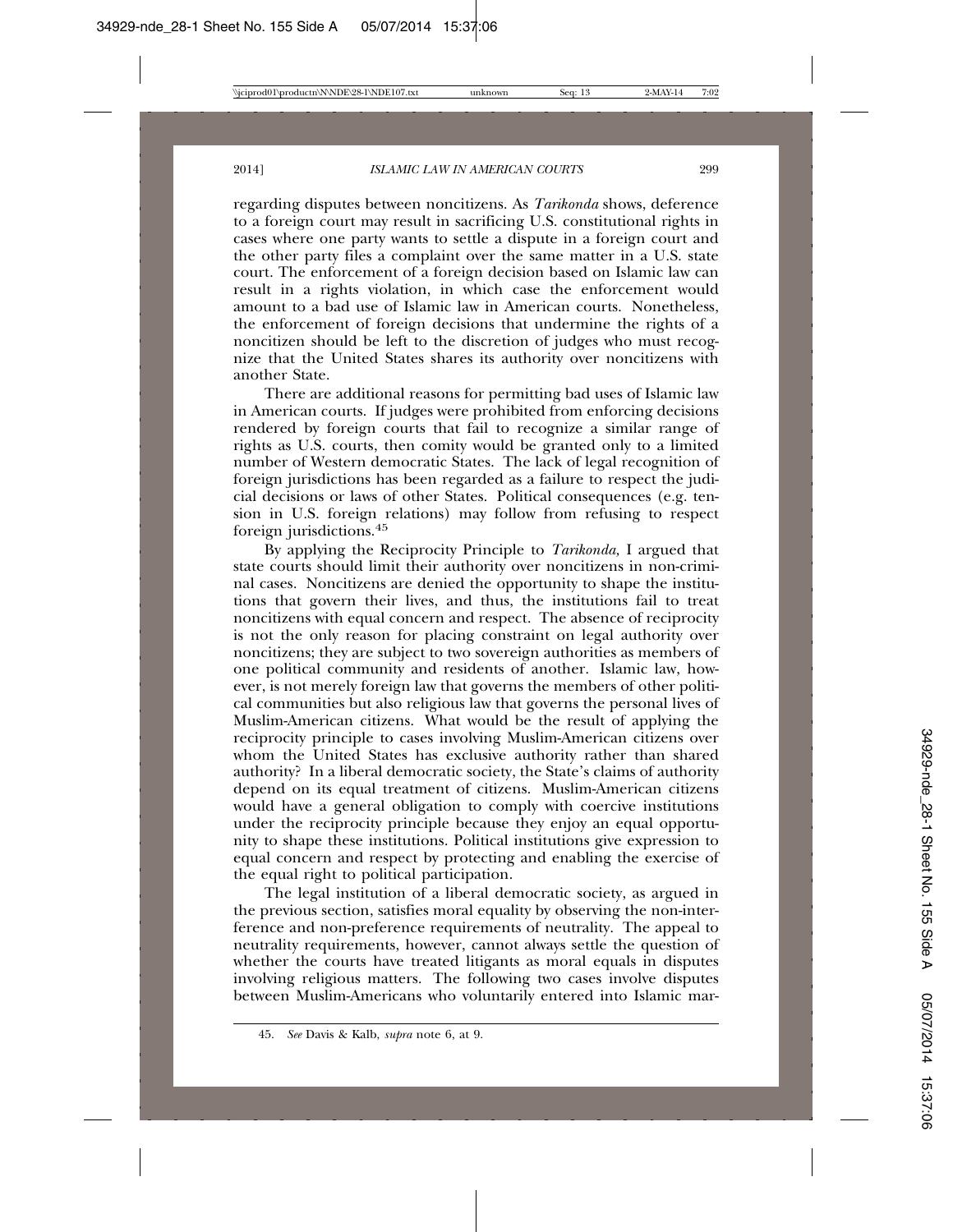riage contracts with similar provisions that appear to undermine gender equality. The two U.S. courts adjudicating the disputes rendered conflicting judgments on the enforceability of the contracts. In the rest of this section, I will provide an explanation of the disagreement between the courts based on their divergent understandings of what is required by equal concern and respect. The court opinions indicate that one court believed that moral equality requires gender equality, whereas the other court believed that the protection of autonomy is central to equal concern and respect.

In *Jabri v. Qaddura*, a husband and wife signed an Islamic marriage contract, "Islamic Society of Arlington Islamic Marriage Certificate," which provided that the "dowry for the bride" was "[o]ne-half of the value of the house located at  $2206$  Gladstone.<sup>46</sup> This is in addition to \$40,000 Fourty [sic] Thousand U.S. Dollars the payment of which is deferred."47 The wife filed for divorce and sought enforcement of the Islamic Marriage Certificate. The trial court found that the "purported Islamic Dowry agreement" was not "a valid or qualified premarital agreement under the Texas Family Code."48 There are at least two possible grounds for the trial court's judgment that rendered the contract unenforceable. One possibility is that enforcing the contract would violate the First Amendment's non-interference requirement of neutrality.49 The contract was signed under the religious authority of the Islamic Society of Arlington and contained provisions in accordance with the requirements of Islamic marriage law. The court would have to apply non-neutral principles of a religious doctrine to determine the performance of the contract, and hence, the court is not the proper agent for its enforcement. This possibility, however, can be ruled out. Rather than stating that the case lies beyond the court's subject-matter jurisdiction, the trial court rendered the contract invalid based on its provisions.<sup>50</sup>

A second possibility is that the contract's provisions were contrary to public policy. The court may have believed that the contract assigned a purchase value to the bride and undermined her moral status. The court's misunderstanding of the "deferred payment" to the bride mostly likely led to the judgment that the contract was invalid. There is reason to believe that the court confused dowry with bride price, which serve different functions. A dowry is a package of goods, like cash or property, which the bride brings to the marriage, whereas the bride price is money paid by the groom to the bride's family.51 The function of a dowry is to establish the woman's position in her new

50. *Jabri*, 108 S.W.3d at 407.

51. Dowry Prohibition Act, No. 28 of 1961, 21 India A.I.R. Manual 127 (5th ed. 1989). In this Act, gifts or presents made to either party at marriage were not considered dowry unless they were made "as consideration for the marriage of said parties."

<sup>46.</sup> Jabri v. Qaddura, 108 S.W.3d 404, 407 (Tex. Ct. App. 2003).

<sup>47.</sup> *Id*.

<sup>48.</sup> *Id.*

<sup>49.</sup> Everson v. Board of Educ., 330 U.S. 1, 18 (1947) (stating the First Amendment "requires the state to be a neutral in its relations with groups of religious believers and non-believers).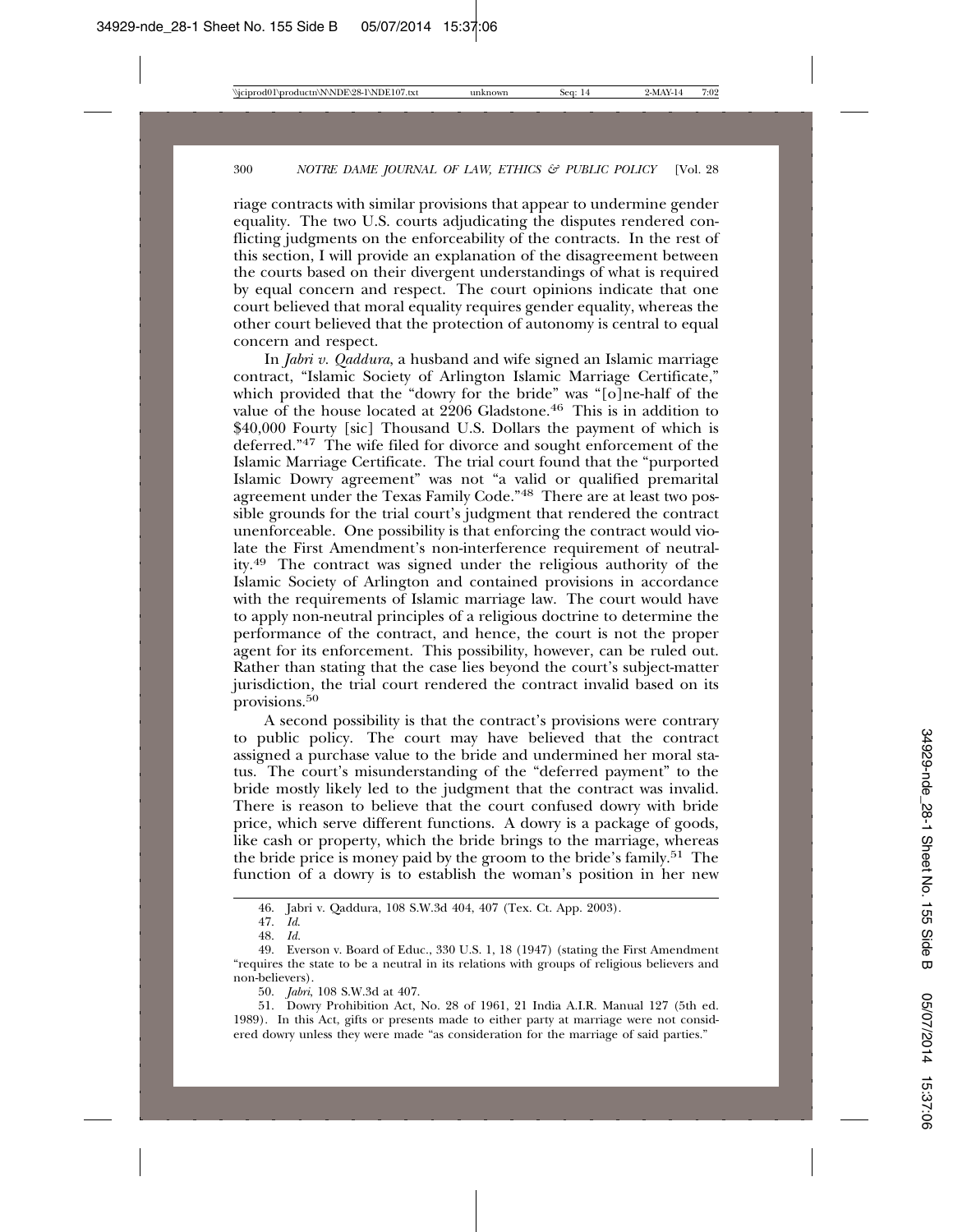bridal home by contributing to the financial stability of the household and also protects her from indigence in case her husband dies or abandons her.52 If the court had a proper understanding of the function of a dowry, it is not clear that the dowry agreement would have been rendered unenforceable. Bride price, on the other hand, is barter for the bride, who is attributed with a cash value and purchased at a (negotiated) price. It would be contrary to public policy if the bride were purchased and payment deferred.

There is no indication, however, that the payment functioned as a bride price. The payment appeared to be a security measure for the bride in case the marriage dissolved (and hence, "deferred"). There is further support for the view that the court misunderstood "dowry" as "bride price": the court opinion writes "dowry *for* the bride," as in payment in exchange for the bride (emphasis added).<sup>53</sup> The proper description would have been "dowry *from* the bride," as in goods contributed to the marriage from the bride's family.<sup>54</sup> It seems plausible that the court believed that enforcing a contract that provides for cash in exchange for the bride would amount to recognizing her as an object to be purchased. An enforcement of the contract would demean her dignity and fail to treat her with equal concern and respect.

It should be noted that the woman not only agreed to the dowry contract but that she was the party seeking its enforcement.55 The court seems to have believed that her voluntary consent failed to give effect to the contract because its provisions undermined her moral status. The court's judgment in *Jabri* is not the only approach to moral equality in the context of marriage contracts. In another case, *Odatalla v. Odatalla,* a New Jersey Muslim-American couple married in a religious ceremony.56 Prior to the ceremony, the families negotiated the terms of the Islamic marriage license, including the dowry agreement, which provided the following: "According to Islamic Law Dower is: Prompt *One golden pound coin*[.] Postponed *Ten Thousand U.S. Dollars*."57 A videotape was submitted as evidence: "Each party read the entire license and Mahr [dowry] Agreement and signed the same freely and voluntarily."58 When the marriage fell apart and the wife claimed the dowry, the issue was not the court's refusal to enforce the contract but the husband's claim that the court could not order the performance of the dowry agreement on two grounds: "(1) the First Amendment to the Constitution precludes this court's authority to review the Mahr Agreement under the separation of Church and State Doctrine and (2) the

<sup>52.</sup> A.S. ALTEKAR, THE POSITION OF WOMEN IN HINDU CIVILIZATION 71–72 (3d ed. 1978).

<sup>53.</sup> *Jabri*, 108 S.W.3d at 407.

<sup>54.</sup> For explanations of the historical change in marriage practices and the distinction between brideprice and dowry, see Diane Owen Hughes, *From Brideprice To Dowry in Mediterranean Europe* 3 J. FAM. HIST. 262 (1978).

<sup>55.</sup> *Id*.

<sup>56.</sup> *Odatalla v. Odatalla,* 810 A.2d 93, 95 (N.J. Super. Ct. Ch. Div. 2002).

<sup>57.</sup> *Id*.

<sup>58.</sup> *Id*.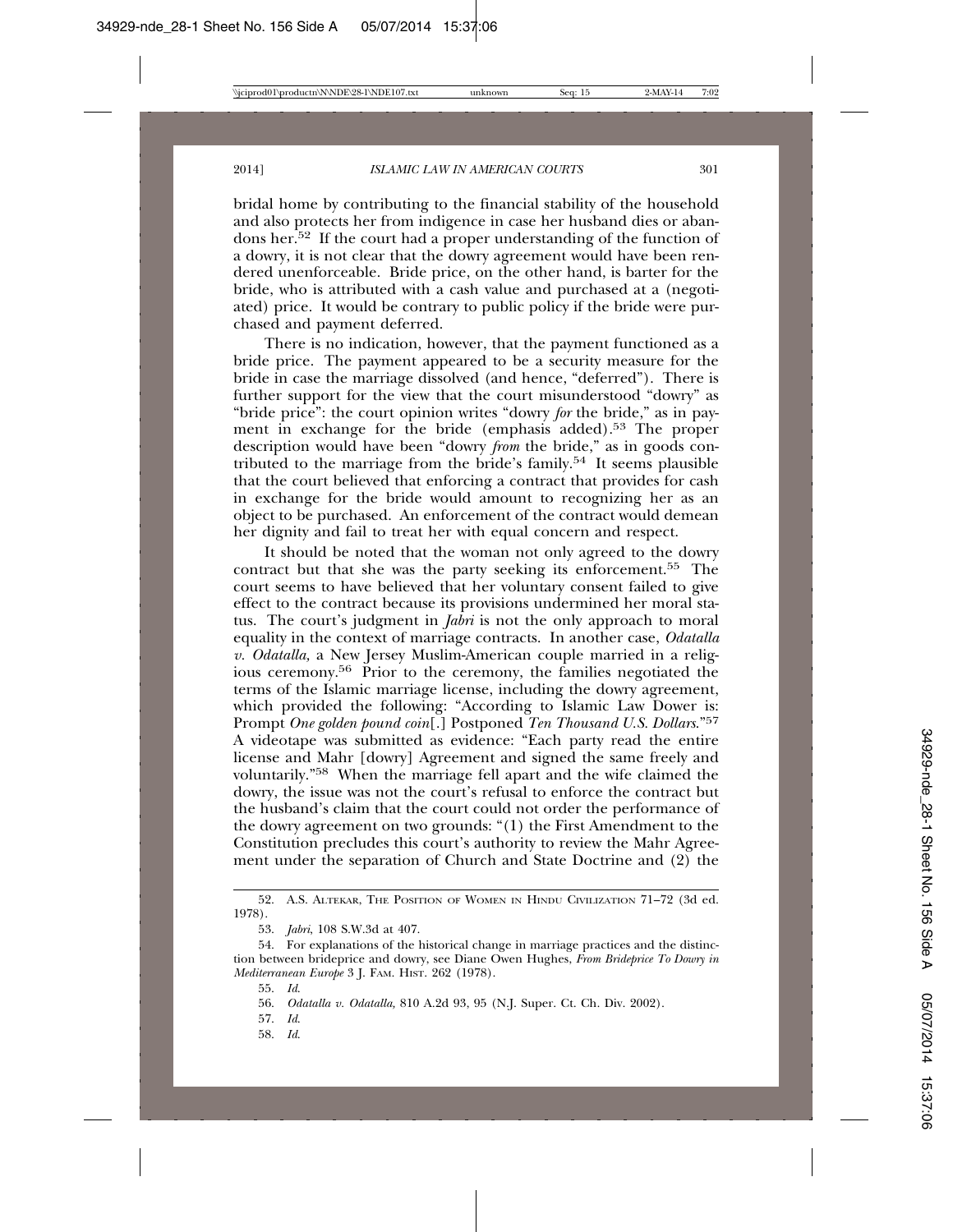agreement is not a valid contract under New Jersey law."59 The Superior Court of New Jersey found that enforcing the contract did not infringe upon free exercise rights under the First Amendment because the court could apply "neutral principles of law" to determine enforceability and need not rely on religious doctrine.60 Further, the court found that "[c]learly, the Mahr [dowry] Agreement in the case at bar is nothing more and nothing less than a simple contract between two consenting adults. It does not contravene any statute or interests of society."<sup>61</sup>

The disagreement between the two courts on the enforceability of dowry contracts reflects different approaches to moral equality. The *Jabri* court believed that the recognition of the woman's equal moral status should be given priority over other considerations, and by implication, refused to give effect to a contract that treated the woman as a commodity with a purchase value. Based on a correct understanding of the significance of the dowry, however, the *Jabri* court might not have rendered the dowry contract invalid. On the other hand, the *Odatalla* court recognized the woman's equal moral status by protecting her voluntary choices. The court's judgment points out that the moral significance of autonomy lies in the value of the choice itself rather than what is chosen. Respect for autonomy requires the courts to operate on the presumption that rational and mature persons have the capacity to exercise autonomy based on their considered beliefs, values, and interests. The courts have an obligation to give effect to agreements that result from the exercise of autonomy, unless the presumption of rational capacity can be overridden. In a liberal democratic society, the courts should give high priority to the protection of autonomy, given that equal concern and respect for citizens is based on their rational capacity to govern their lives according to their beliefs, values, and interests.

#### III. UNSUSTAINABLE USE: PROTECTION PRINCIPLE

We now return to the case introduced at the beginning of this Essay. A Muslim couple married in Morocco and moved to New Jersey in 2008 for the husband's employment.62 After three months of marriage, the husband's physical abuse against his wife led up repeated instances of rape. The case went to trial and the court did not find that sexual assault or criminal sexual conduct had been proven:

This court does not feel that, under the circumstances, that this defendant had a criminal desire to or intent to sexually assault or to sexually contact the plaintiff when he did. The court believes that he was operating under his belief that it is, as the husband, his desire to have sex when and whether he wanted to, was some-

<sup>59.</sup> *Id*.

<sup>60.</sup> *Id.* at 95–96.

<sup>61.</sup> *Id.* at 98.

<sup>62.</sup> S.D. v. M.J.R., 2 A.3d 412, 418 (N.J. Super. Ct. App. Div. 2010).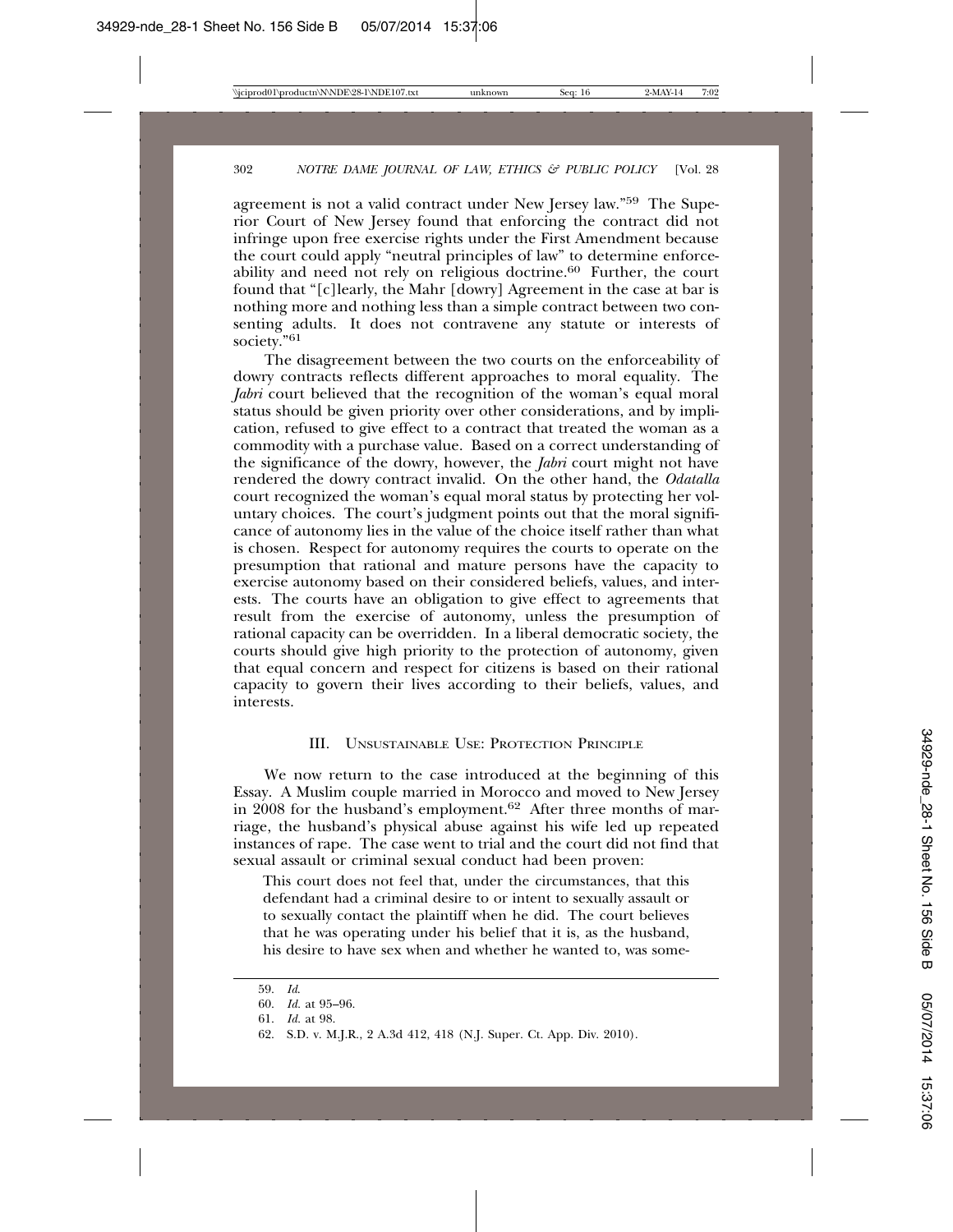thing that was consistent with his practices and it was something that was not prohibited.63

The trial court's decision was reversed on appeal, pointing out "the responsibility of the courts to protect victims of such violence . . . ."64

The courts are instruments of the State, which is a protective agent for the victims of crime.65 In the case above, *M.J.R.,* the trial court's appeal to Islamic practices to determine that the husband did not commit a sexual crime amounts to the State's denial of the responsibility to protect individuals from physical harm within its borders. The harm that results from coerced sex—even if it is permitted under Islamic law—reaches beyond the protected sphere of noncitizens. It was argued in the previous section that the protected sphere of noncitizens is larger than that of citizens; that is, more activities should be guarded against governmental interference for noncitizens because they do not enjoy a relation of reciprocity with the State. While the lack of reciprocity limits the State's use of power over the noncitizen's right to control his or her own life, the activities that result in third-party physical harm are excluded from the protected sphere of both citizens and noncitizens.

Reciprocity between the State and perpetrator is not always relevant to the question of whether the State is authorized to interfere in a matter. That is, a special relationship between the coercer and the coerced is not always necessary for the legitimate use of force. As an analogy, a parent who is looking after her own child on a playground also has the responsibility to prevent harm to other children to the extent that she is able, even if she does not have a special relationship with the other children. Likewise, the State has the duty to protect all persons—citizens and noncitizens—within its borders. The State claims jurisdiction over activities within its geographical territory; citizens and noncitizens may be coerced or punished for actions over which the State, *qua* protective agent, has a compelling interest. Unsustainable uses of Islamic law in American courts undermine not merely some rights of Muslim persons but their most basic right to physical security. The courts have an obligation not to use Islamic law if it would result in the failure to discharge the duties of a protective agent.

A State's territorial jurisdiction over persons and activities performed within its borders does not imply that it has exclusive authority over them, as argued in the previous Part.<sup>66</sup> The United States shares with other States both the right to rule over and the responsibility to protect noncitizens. American courts work with foreign courts to discharge their duty to protect, which may involve enforcing foreign judgments. State courts routinely defer to foreign courts, unless their

<sup>63.</sup> *Id.* (citing unpublished trial court opinion).

<sup>64.</sup> *Id.* at 426.

<sup>65.</sup> ROBERT NOZICK, ANARCHY, STATE AND UTOPIA 26–53 (1st ed. 1974).

<sup>66.</sup> *See supra* Part II.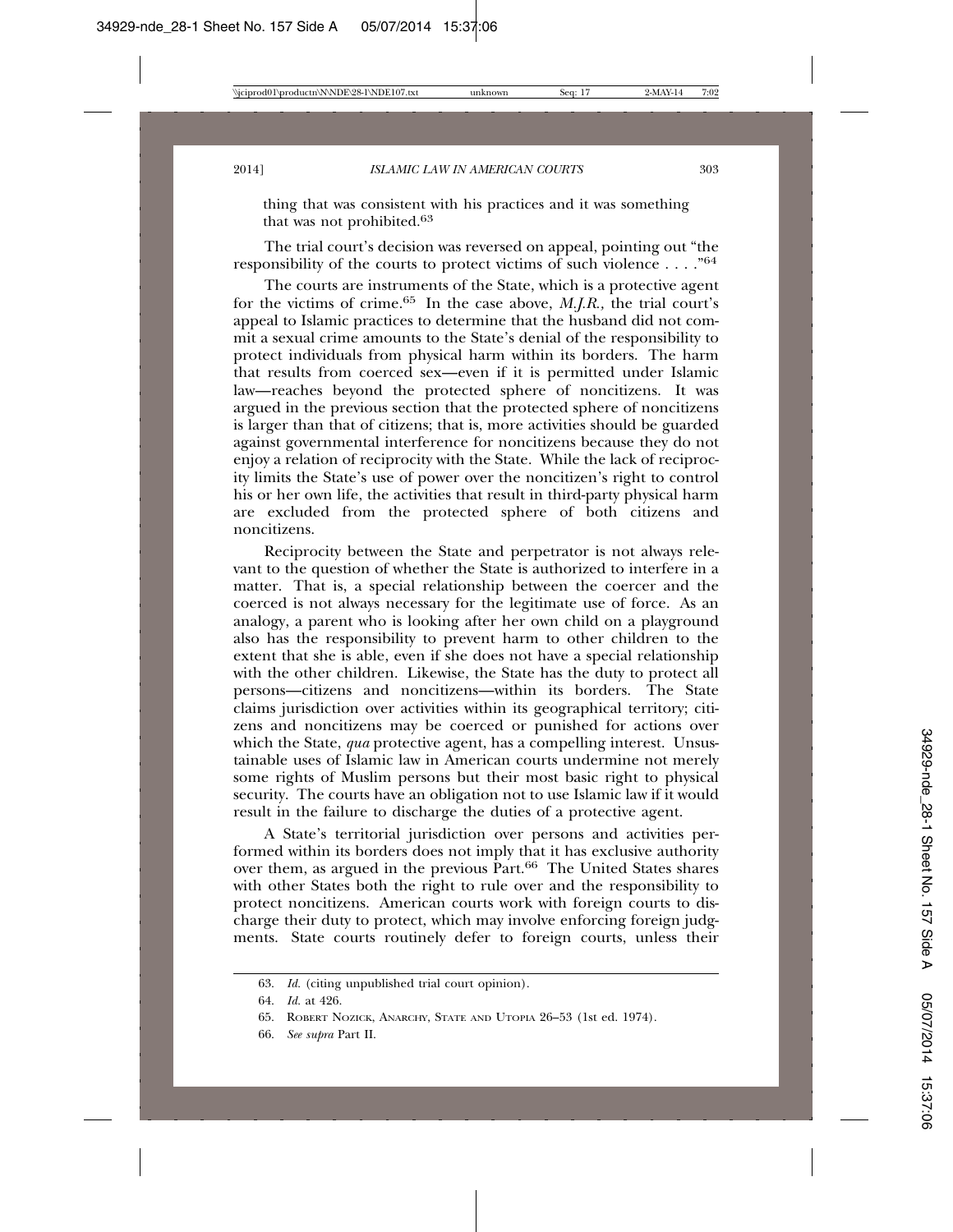judgment contradicts American public policy.67 Call this the "public policy constraint" on comity. Anti-Sharia laws place a further constraint, the "rights constraint" on comity, which prohibits the recognition of foreign judicial acts that violate a litigant's constitutional and legal rights.68 While adding the rights constraint might help U.S. courts in meeting their obligation to protect noncitizens, the courts can nonetheless fail to discharge their duty to protect even if the two comity constraints were satisfied. That is, the non-enforcement of foreign judgments that contradict public policy or violate rights does not amount to sufficient constraints on comity. With the following case as an example, I will argue that the duty to protect requires in some cases the refusal to recognize a judgment rendered by a foreign jurisdiction that fails to protect basic rights, even if the judgment itself does not contradict public policy or violate rights. This additional constraint on comity—call it the "jurisdiction constraint"—would require a higher number of foreign judgments to be barred from enforcement in U.S. courts. However, the courts should satisfy the jurisdiction constraint if they take seriously the responsibility to protect the physical security of noncitizens residing within the United States.

*Hosain v. Malik* was a custody dispute between Pakistani parents for the sole custody of their daughter.<sup>69</sup> Both mother and father were Pakistani citizens and their daughter was born in Pakistan. In 1990, after eight years of marriage, the mother fled Pakistan with the child and resided in Maryland with a man with whom she had a son. The father filed for custody of the daughter, but the mother refused to obey the Pakistani court order, which required her to return to Pakistan with the daughter for a custody hearing. When the father was granted custody in a Pakistani court, he attempted to enforce the court order by locating the mother and daughter in Maryland, where the mother also filed for sole custody. The circuit court granted comity to the Pakistani court order that gave sole custody to the father. The Special Appeals Court affirmed the decision, stating that the Pakistani court did not presumptively privilege the father in custody rulings, but rather, the "best interest of the child standard is the law in Pakistan in child custody disputes."70 Further, "substantial evidence before the circuit court indicated that the Pakistani courts in fact applied the best interest of the child standard" in this particular case.71

It might appear that the Maryland courts satisfied the principle of protection—i.e., the State should protect the physical security of all per-

<sup>67.</sup> In one case, the Court of Appeals in Washington state refused to enforce an Iranian custody order on grounds that Iranian law "contradicts the strong public policy of Washington." In re Marriage of Donboli, 128 Wash. App. 1039, 1039 (Wash. Ct. App. 2005).

<sup>68.</sup> In *Tarikonda*, the Appellate Court stated, "To accord comity to a system that denies equal protection would ignore the rights of citizens and persons under the protection of Michigan's laws." Tarikonda v. Pinjari, No. 287403, slip op. at 4 (Mich. Ct. App. Apr. 7, 2009).

<sup>69.</sup> Hosain v. Malik, 671 A.2d 988, 999 (Md. Ct. Spec. App. 1996).

<sup>70.</sup> *Id.*

<sup>71.</sup> *Id*.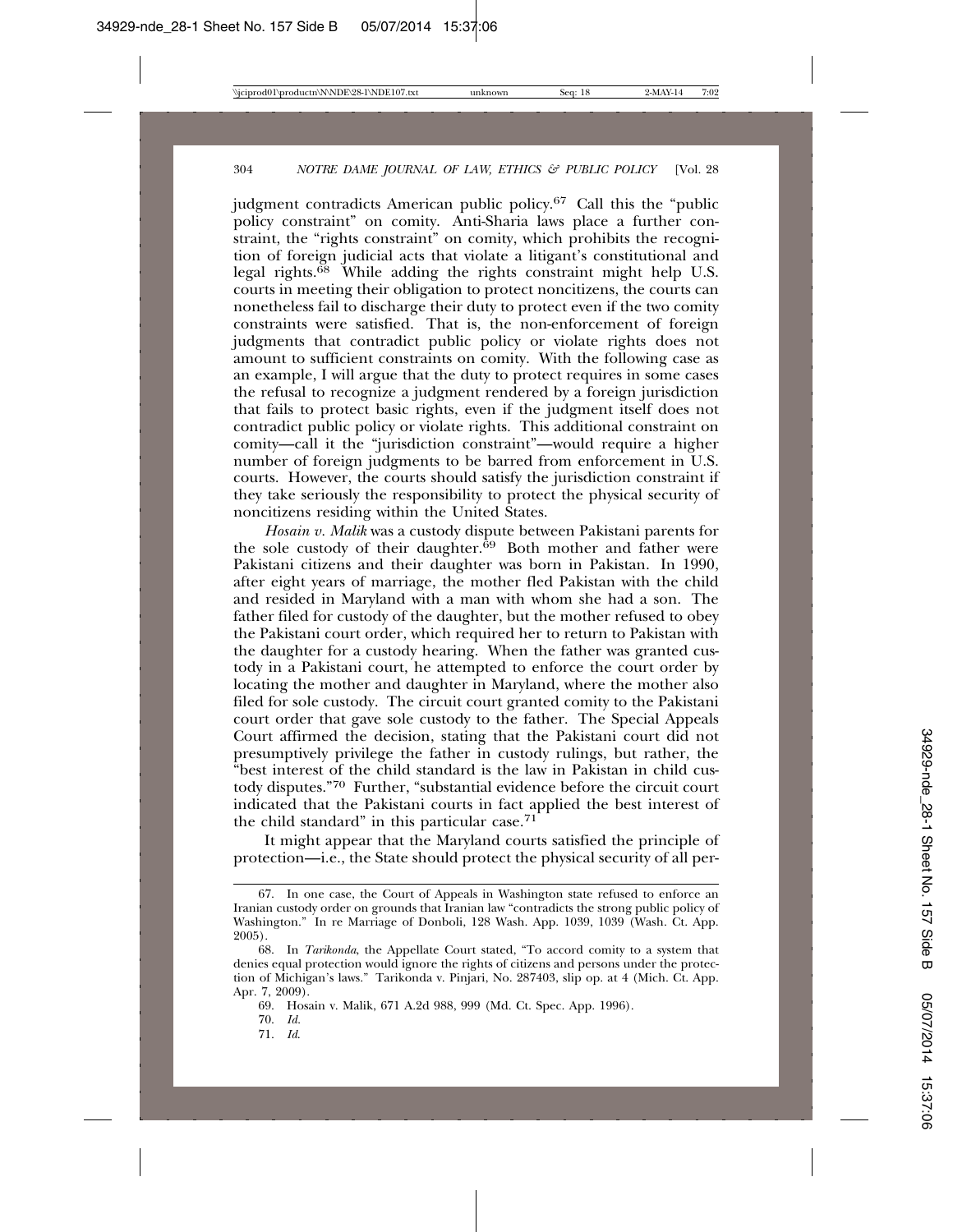sons within its borders—by granting comity based on the relative conformity between Maryland and Pakistani courts, which are both guided by the interests of the child in custody cases. However, in granting comity to the Pakistani court, the Maryland courts failed to consider the proper scope of application for the principle of protection. The reasoning of the Pakistani court in granting sole custody to the father was in part the mother's failure to appear at the custody hearing and produce the child as ordered.<sup>72</sup> Her return to Pakistan for the hearing, however, would have involved a high risk of danger for her physical security. The Pakistani State does not consistently protect women's physical security. Pakistan is considered one of the most dangerous places in the world for women; more than 1,000 women and girls are murdered in "honor killings" every year and ninety percent of women suffer domestic violence.<sup>73</sup> In the case above, the husband and his family might have inflicted physical harm against the wife for conceiving a child with another man. Or the woman's own family might have inflicted harm on her for having disgraced her family.<sup> $74$ </sup> These acts would be culturally condoned in Pakistan. If the widespread violence against women in Pakistani society were considered, then the Maryland courts might have taken a different approach to the case. By deferring to a foreign jurisdiction that fails to enforce women's basic right to physical security, granting comity was unsustainable in the case.<sup>75</sup>

The U.S. courts have at least two options in enforcing foreign judgments. The courts might refuse to enforce (1) only judgments that are contrary to U.S. public policy or violate federal or state constitutional rights or (2) all judgments rendered by foreign jurisdictions that do not protect rights similar to U.S. federal or state constitutional rights, regardless of whether the judgment itself is contrary to public policy or violates rights. Under (1), the Maryland court's decision to grant comity in the custody case would be sustainable. The court satisfied both the public policy and rights constraints on comity. The Pakistani judgment was based on the welfare of the child and ordering the mother's appearance at the hearing did not result in any actual rights violations against her. By refusing to return to Pakistan, she took precaution and did not suffer physical harm.

On the other hand, the court's decision would be unsustainable under (2). The decision to grant comity to a foreign jurisdiction that

<sup>72.</sup> *Id*.

<sup>73.</sup> Zara Jamal, *To Be a Woman in Pakistan: Six Stories of Abuse, Shame, and Survival*, ATLANTIC (Apr. 9, 2012, 7:28 AM), http://www.theatlantic.com/international/archive/ 2012/04/to-be-a-woman-in-pakistan-six-stories-of-abuse-shame-and-survival/255585/.

<sup>74.</sup> Jon Boone, *Pakistani wife in disputed marriage gunned down in court by her brother*, GUARDIAN (Aug. 5, 2012, 10:23 AM), http://www.guardian.co.uk/world/2012/aug/05/ pakistani-wife-marriage-brother; *Pakistani couple arrested over acid attack on daughter*, BBC NEWS (Nov. 4, 2012, 12:55 PM), http://www.bbc.co.uk/news/world-asia-20199989.

<sup>75.</sup> According to Amar Sindhu, a professor of philosophy at Sindh University and a women's rights activist, the violence against women is better explained by "the complete absence of the rule of law" rather than social and cultural practices. *See* Boone, *supra* note 65; *Pakistani women sentenced to death by cleric, alive and well, court told*, AL ARABIYA NEWS (Jun. 7, 2012), http://english.alarabiya.net/articles/2012/06/07/219186.html.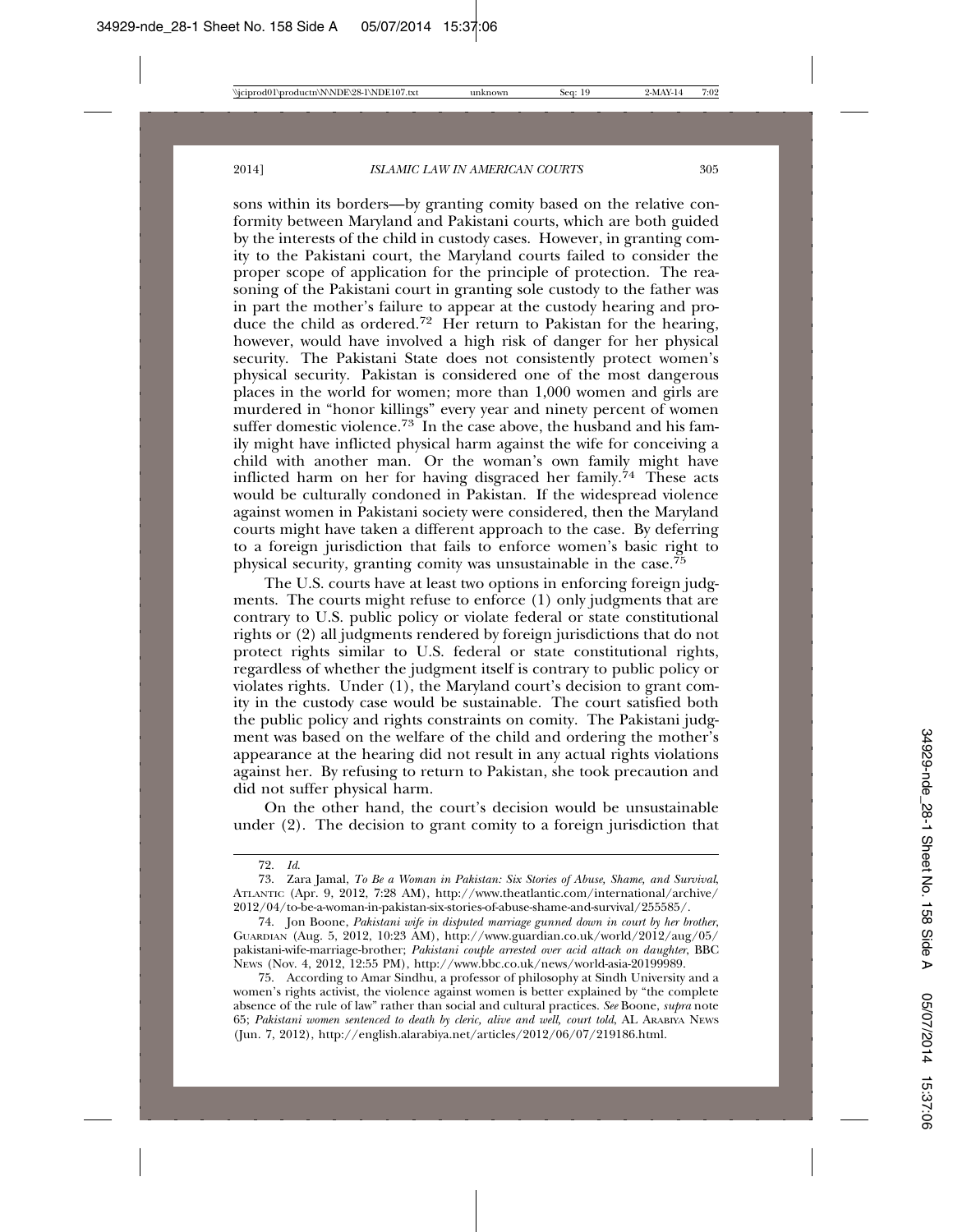does not enforce the basic right to physical security can result in the failure to discharge the duty to protect all persons within U.S. borders. The jurisdiction constraint proposed here is weaker than (2), however. The non-recognition of foreign jurisdictions that fail to enforce the basic right to physical security is less demanding than non-recognition of jurisdictions that fail to enforce the full range of U.S. constitutional rights. Implementing (2) would most likely result in limiting comity to a handful of foreign jurisdictions at most, whereas a weaker version of (2) that recognizes only jurisdictions that protect basic rights would be instrumental to discharging the duty to protect.

#### **CONCLUSION**

This Essay argued that the use of Islamic law in American courts should be guided by principles rather than strictly prohibited or permitted without clear constraints. While the advocates of the Sharia ban claim that the courts should be prohibited from using Islamic law because it violates litigants' rights, the cases examined show that the ban can lead to the same result. To avoid the absurd consequences of a total ban or an unrestricted permission, this paper distinguished three categories of Sharia use in state courts based on three principles. A good use of Islamic law is compatible with—or further supports—a federal or state constitutional right, and in particular, the right to religious liberty. In a liberal democratic society, the commitment to equal concern and respect requires neutral institutions that do not privilege or discriminate against a particular religious doctrine. Institutional neutrality that requires non-interference in ecclesiastical disputes requires the courts to consider a religious doctrine by recognizing it as the proper source of authority for the governance of a religious organization.

A bad use of Islamic law undermines a constitutional right; however, the use is not unsustainable. The courts should be given discretion in cases where there are important considerations that may obligate the courts to use Islamic law. For example, the authority of liberal institutions should be limited in adjudicating a range of disputes between noncitizens because they do not enjoy a relation of reciprocity with the State. That is, a legitimate democratic institution operates within a relation of reciprocity between the State and citizens in which the State respects citizens' equal rights, and citizens respect the authority of the State's coercive institutions. Unlike citizens who enjoy the right to political participation and shape coercive institutions, noncitizens are not granted the same right and lack the opportunity to impose their values on the same institutions. The State should exercise restraint in its use of power over individuals who are not granted the full range of constitutional rights.

Finally, a court's unsustainable use of Islamic law results in the failure to deliver the primary responsibility of the State, i.e., the protection of all individuals within its geographical borders. In cases where the use of Islamic law poses a high risk in the violation of a person's right to